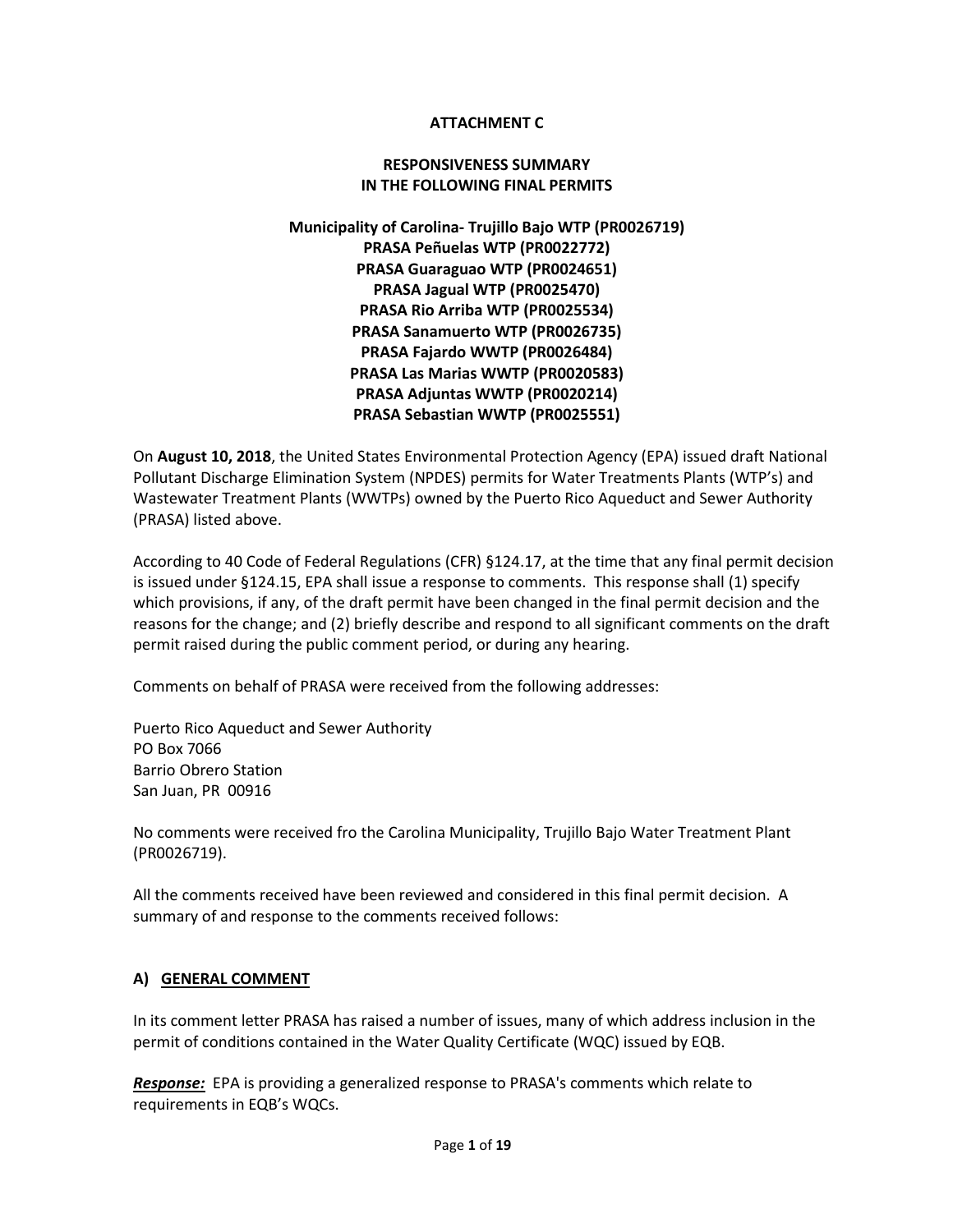Section 301(b)(1)(C) of the Clean Water Act (CWA) requires that there be achieved effluent limitations necessary to assure that a discharge will meet Water Quality Standards (WQS) of the applicable State and Federal laws and regulations where those effluent limitations are more stringent than the technology-based effluent limitations required by Section 301(b)(1)(A) of the CWA. Section 401(a)(1) of the CWA requires that the State certify that the discharge will comply with the applicable provisions of sections 301, 302, 303, 306 and 307 of the CWA. Pursuant to Section 401(d) of the CWA any certification shall set forth any effluent limitations and other limitations, and monitoring requirements necessary to assure that any applicant for a Federal permit will comply with any applicable effluent limitations and other limitations under section 301 or 302 of the CWA, and with any other appropriate requirement of State law set forth in such certification. Also, 40 C.F.R. 122.44(d) requires that each NPDES permit shall include requirements which conform to the conditions of a State Certification under Section 401 of the CWA that meets the requirements of 40 C.F.R. 124.53. Similarly, 40 C.F.R. 124.55 requires that no final NPDES permit shall be issued unless

the final permit incorporates the requirements specified in the certification under '124.53.

Concerning the certification requirements in 40 C.F.R. 124.53(e)(1), they specify that all Section 401(a)(1) State certifications must contain conditions which are necessary to assure compliance with the applicable provisions of CWA sections 208(e), 301, 302, 303, 306, and 307 and with appropriate requirements of State law.

EQB issued final WQCs certifying that pursuant to Section 401(a)(1) of the CWA, after due consideration of the applicable provisions established under Sections 208(e), 301, 302, 303, 304(e), 306 and 307 of the CWA concerning water quality requirements, there is reasonable assurance that the discharge will not cause violations to the applicable WQSs, provided that the effluent limitations set forth in the WQCs are met by the above facility.

The effluent limitations (where more stringent than technology-based effluent limitations), monitoring requirements and other appropriate requirements of State law (including footnotes, Special Conditions, etc.) specified in the final WQC issued by the EQB were incorporated by EPA into the NPDES permit as required by Section  $301(b)(1)(C)$  and  $401(d)$  of the CWA and the applicable regulations. Therefore, concerns and comments regarding the WQC must be directed to EQB or to the Superior Court.

Also, in the event that EPA receives a revised or modified WQC, we would consider modification of this permit, subject to all applicable federal requirements, to include revised WQC requirements and conditions.

# **B) PRASA Peñuelas WTP (PR0022772)**

## **1. GENERAL COMMENTS:** Cover Page – **Facility (location address)** – The location address is incomplete. *Response: The location name has been corrected to include "Jagual Ward".*

**2. PART I. BACKGROUND: Intent to issue a Water Quality Certificate Commen**t: The section must be named as **Water Quality Certificate, since final WQC was issued by EQB on August 31, 2018.**

*Response: The final permit was modified according to the WQC*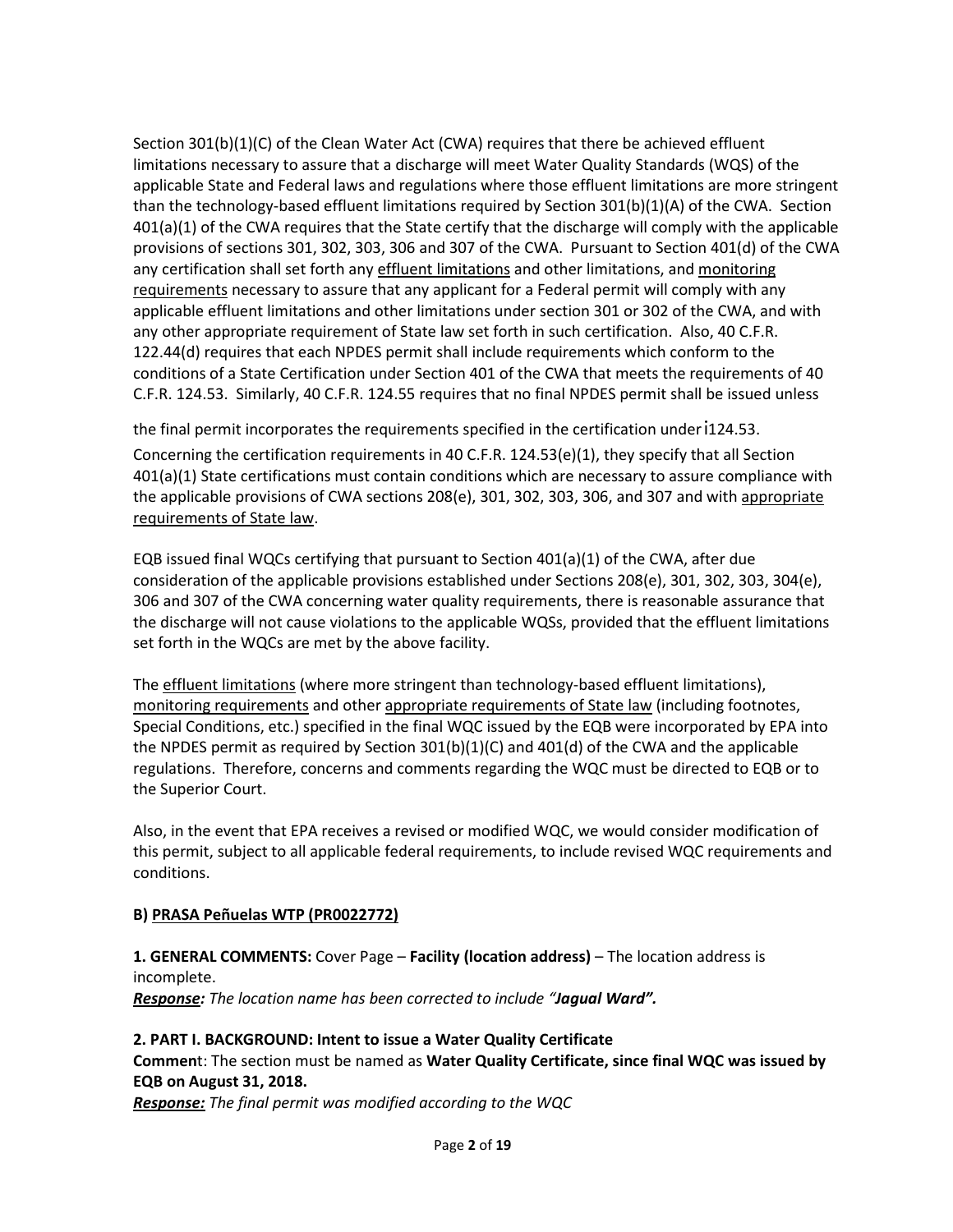**3**. **PART II. EFFLUENT LIMITATIONS AND MONITORING REQUIREMENTS, A. Final Effluent Limitations --- Outfall Number 001--- Effluent Limitations Table, "Dissolved Oxygen":** The symbol of less than  $\leq$ ) must be changed by the symbol of greater than or equal  $\geq$ ). See Draft Permits also issued…..."

*Response: This was a typographical error; final permit was modified.*

**4. PART II. EFFLUENT LIMITATIONS AND MONITORING REQUIREMENTS, A. Final Effluent Limitations --- Outfall Number 001--- Effluent Limitations Table, "Turbidity***": "The asterisk adjacent to the limitation is not necessary. It is used by EQB in its WQCs for the "NO Net Limitation" footnote. However, in the draft permit EPA assigned the number (5) for such footnote. Also, the "Minimum sampling frequency" must be corrected from 1/month to 1/quarter* according to EQB's Final WQC of August 31, 2018*."*

*Response: The asterisk adjacent to the limitations have been removed, final permit was modified.*

**5. PART II. EFFLUENT LIMITATIONS AND MONITORING REQUIREMENTS, A. Final Effluent Limitations --- Outfall Number 001--- Effluent Limitations Table, "Whole Effluent Toxicity"** – EQB has not yet determined the applicability of this special condition according to its statement included in the Final WQC of August 31, 2018. Therefore. PRASA request that this parameter be deleted from Table A.

Moreover, the monitoring requirements (sample type & sampling frequency) included in the table are different from the ones included in Part IV.A.4.

*Response: Special Condition Whole Effluent Toxicity Testing was modified from the requirement imposed in the water quality certificate issued by the Puerto Rico EQB. EPA has imposed the quarterly testing requirement to collect data necessary to determine whether this discharge has the reasonable potential to cause or contribute to an exceedance of Puerto Rico's water quality standards for toxicity, pursuant to water quality based permitting requirements at 40 CFR 122.44(d)(1), which requires EPA and delegated states to evaluate each National Pollutant Discharge Elimination System (NPDES) permit for the potential to exceed state numeric or narrative water quality standards, including those for toxics, and to establish effluent limitations for those facilities with the "reasonable potential" to exceed those standards. These federal regulations require both chemical specific limits, based on the state numeric water quality standards or other criteria developed by EPA, and whole effluent toxicity effluent limits.*

*The Special Condition was also modified to make clarify the right of EPA to reopen this permit to include additional toxicity requirements if warranted.*

**6. PART II. EFFLUENT LIMITATIONS AND MONITORING REQUIREMENTS, A. Final Effluent Limitations --- Outfall Number 001--- Effluent Limitations Table, "Notes, Footnotes and Abbreviations: Footnote (2):** The phrase at the end of this footnote *(…" while still complying with permit limits for bacterial indicator(s)")* must be deleted since this permit does not contain any bacteriological parameter. Please refers to other permits for WTPs.

*Response: Final permit was modified since language does apply to a final permit.*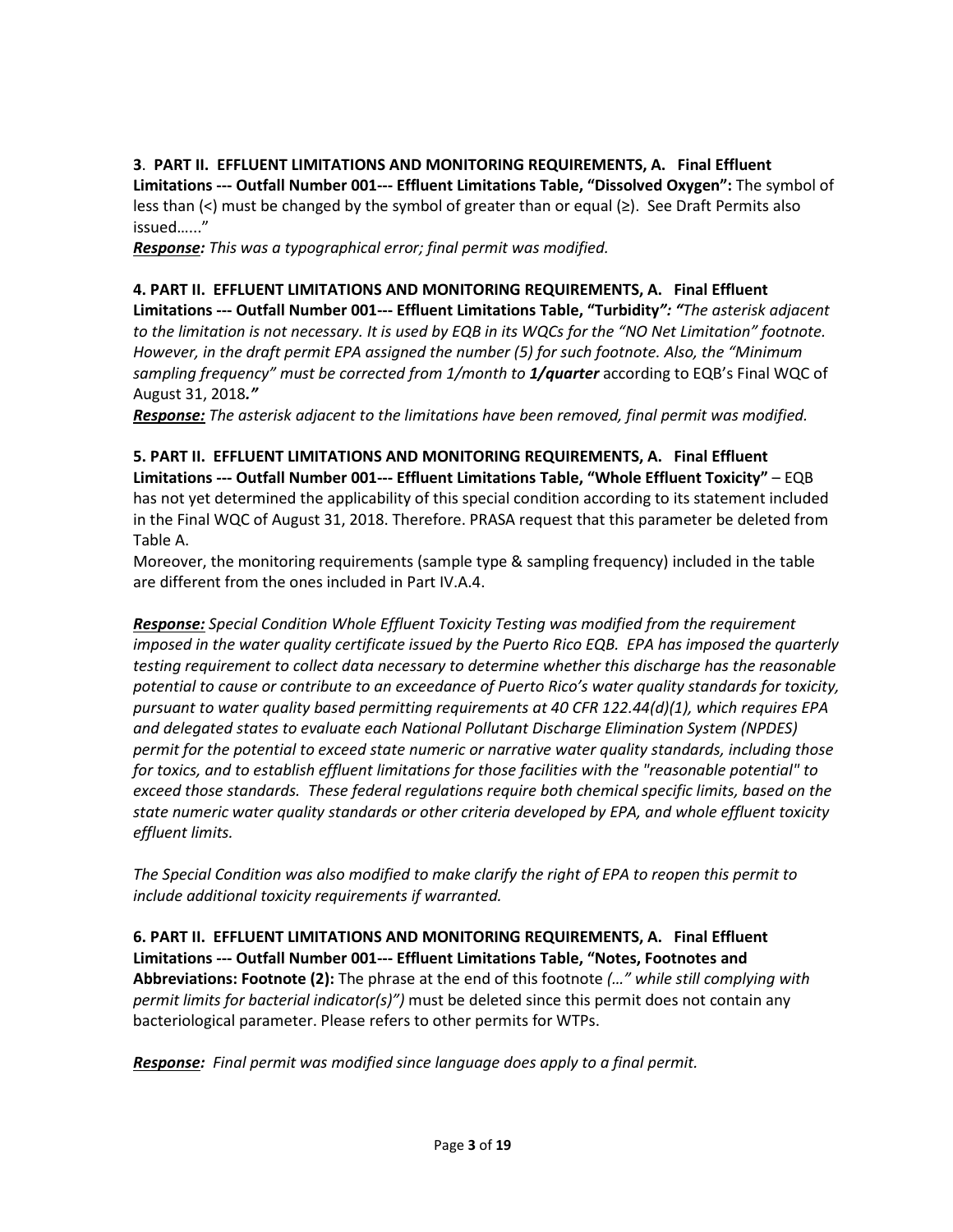**7. PART II. EFFLUENT LIMITATIONS AND MONITORING REQUIREMENTS, A. Final Effluent Limitations --- Outfall Number 001--- Effluent Limitations Table, "Notes, Footnotes and Abbreviations: Footnote (3) [now Footnote (2)]:** The reference to special conditions of Part IV is incorrect. This footnote must be corrected to read "See Part IV.A.3 Special Conditions 6 an d7 of this permit".

*Response: This was a typographical error; final permit was modified.*

**8. PART II. EFFLUENT LIMITATIONS AND MONITORING REQUIREMENTS, A. Final Effluent Limitations --- Outfall Number 001--- Effluent Limitations Table, "Notes, Footnotes and Abbreviations: Footnote (7) [now Footnote 6]:** Based on our comment above related to WER testing, this footnote which is incorrectly reference must be deleted. *Response: This was a typographical error; final permit was modified.*

## **C) PRASA Guaraguao WTP (PR0024651)**

**1. GENERAL COMMENTS:** Cover Page – **Facility (location address)** – The location address is incomplete…."

*Response: The location name has been corrected to include "Interior Guaraguao Ward (Camino Portugues)."*

**2. PART I. BACKGROUND: Intent to issue a Water Quality Certificate** The section must be named as **Water Quality Certificate, since final WQC was issued by EQB on August 31, 2018. …**

*Response: The final permit was modified according to the WQC.*

**3**. **PART II. EFFLUENT LIMITATIONS AND MONITORING REQUIREMENTS, A. Final Effluent Limitations --- Outfall Number 001--- Effluent Limitations Table, "Dissolved Oxygen":** The limitation of DO must be moved to the "Maximum daily column. Also the symbol of less than (<) must be changed by the symbol of greater than or equal  $(\geq)$  according to footnote (7)......"

*Response: This was a typographical error; final permit was modified.*

*4.* **PART II. EFFLUENT LIMITATIONS AND MONITORING REQUIREMENTS, A. Final Effluent Limitations --- Outfall Number 001--- Effluent Limitations Table; "***Color, Copper Cu), Lead (Pb), Mercury (Hg)":* The asterisk adjacent to the limitation is not necessary.

*Response: The asterisks adjacent to the limitations have been removed, final permit was modified.*

**5. PART II. EFFLUENT LIMITATIONS AND MONITORING REQUIREMENTS, A. Final Effluent Limitations --- Outfall Number 001--- Effluent Limitations Table; "Cadmium (Cd), Cyanide, Free (CN), Sulfates (SO4), Surfactants (MBAS), Total Dissolved Solids (TDS), Phosphorous (P).":** "Dashes (--) needs to be included in the Average monthly and Average Weekly columns……"

*Response: Dashes have added to the limitations, final permit was modified*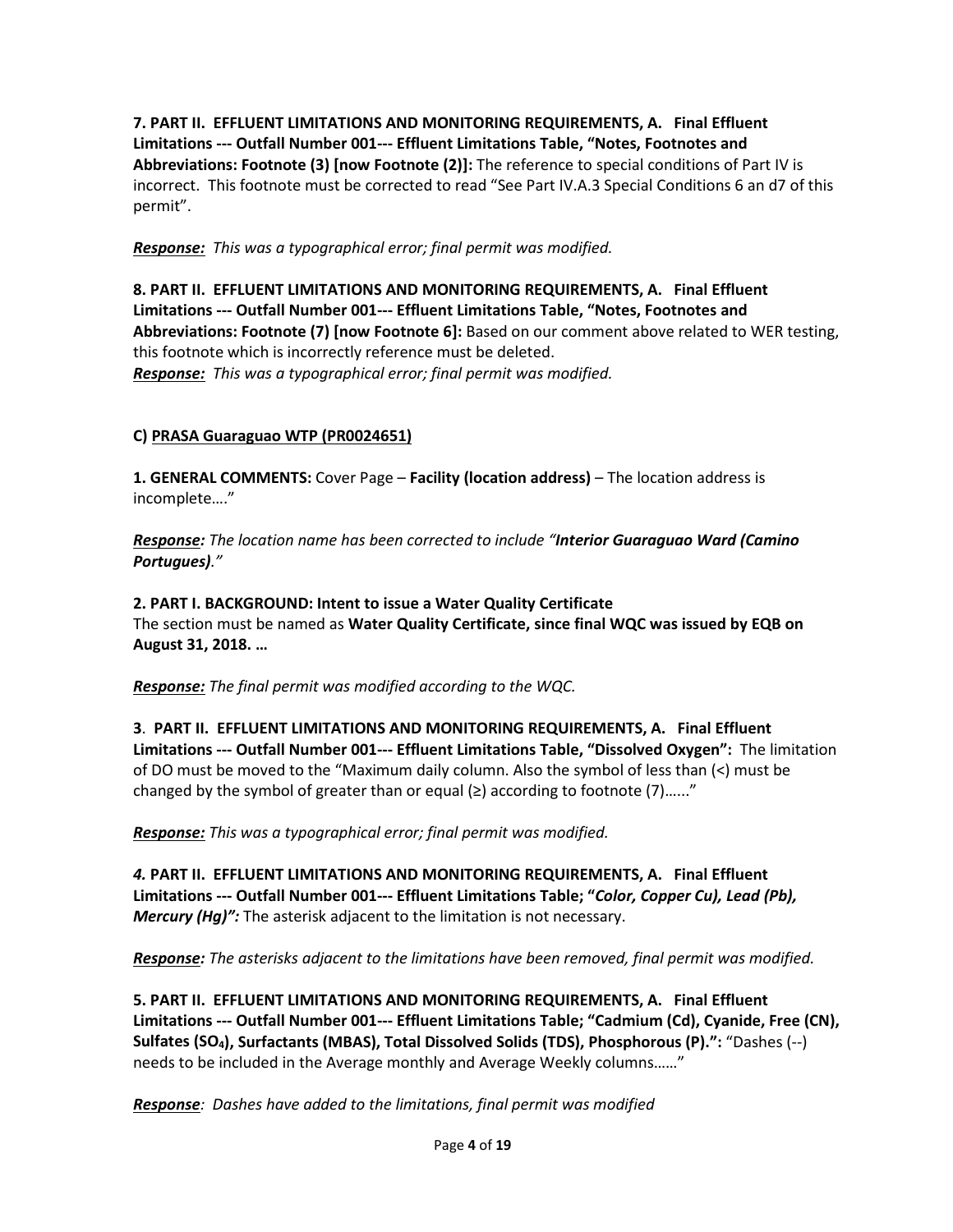**6. PART II. EFFLUENT LIMITATIONS AND MONITORING REQUIREMENTS, A. Final Effluent Limitations --- Outfall Number 001--- Effluent Limitations Table: "Whole Effluent Toxicity":** This parameter must be deleted according to the Special Condition No. 14 of Part IV.A.3.

**Response:** *The final permit was modified according to the Special Condition No. 14.*

**7. PART II. EFFLUENT LIMITATIONS AND MONITORING REQUIREMENTS, A. Final Effluent Limitations --- Outfall Number 001--- Effluent Limitations Table, "Notes, Footnotes and Abbreviations, Footnote (3)":** "The second Footnote related to the mass limitations, which read as follows: **"***All limitations expressed in mass calculated from concentration-based limitations are calculated according to: mass (kg/day) = Flow (MGD) x concentration (mg/L) x 3.78 (kg/L)/(mg)(MGD)" must be deleted since draft permit does not include any mass limitation…."*

*Response*: *This mass limitation has deleted; final permit was modified.*

**8. PART II. EFFLUENT LIMITATIONS AND MONITORING REQUIREMENTS, A. Final Effluent Limitations --- Outfall Number 001--- Effluent Limitations Table, "Notes, Footnotes and Abbreviations, Footnote (3)":** The reference to Special Conditions in Part IV is incorrect. This footnote must be corrected to read as follows….

3) See part IV**.A.3** Special Condition of **5** and **6** of this permit.

*Response*: *This was a typographical error; Final permit was modified.*

**9. PART II. EFFLUENT LIMITATIONS AND MONITORING REQUIREMENTS, A. Final Effluent Limitations --- Outfall Number 001--- Effluent Limitations Table; "Notes, Footnotes and Abbreviations, Footnote (4)":** "The reference to Special Conditions in Part IV is incorrect. This footnote must be corrected to read as follows…."

4) See part IV**.A.3** Special Condition of 9 this permit.

*Response*: *This was a typographical error; Final permit was modified.*

**10. PART II. EFFLUENT LIMITATIONS AND MONITORING REQUIREMENTS, A. Final Effluent Limitations --- Outfall Number 001--- Effluent Limitations Table; Footnote (7):** The statement indicating the "The limit must be greater than or equal to 5.0 mg/L" must be corrected to read as follows: "The results must be greater than or equal to 5.0 mg/L."

*Response: Final permit was modified accordingly.* 

**11. PART II. EFFLUENT LIMITATIONS AND MONITORING REQUIREMENTS, A. Final Effluent Limitations --- Outfall Number 001--- Effluent Limitations Table; Footnote (9):** Based on our commitment above, related to the WET testing, this footnote must be deleted.

*Response: Footnote was deleted; Final permit was modified accordingly.*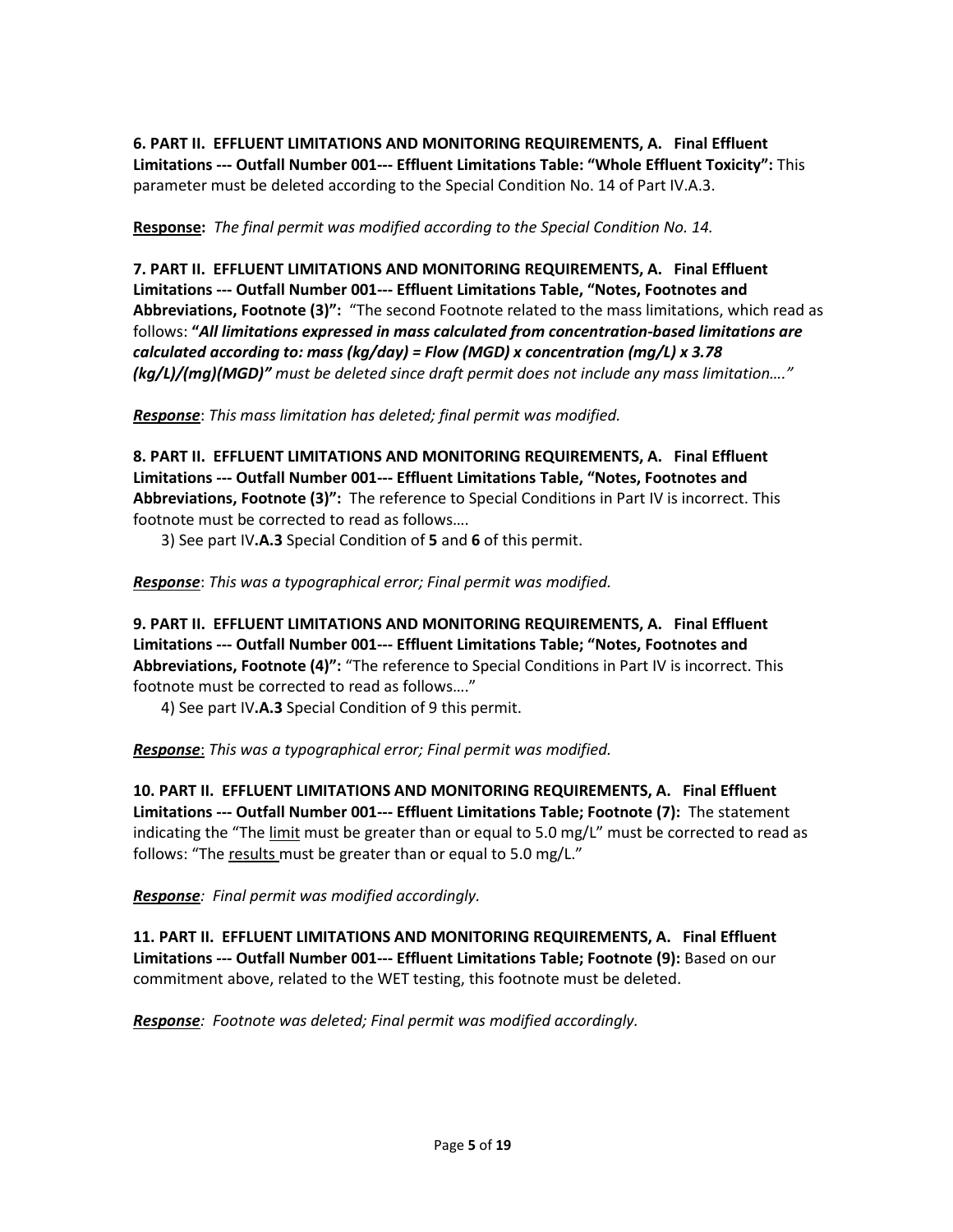**12. PART II. EFFLUENT LIMITATIONS AND MONITORING REQUIREMENTS, A. Final Effluent Limitations --- Outfall Number 001--- Effluent Limitations Table, "Notes, Footnotes and Abbreviations", Blank Rows:** The blank rows between the parameters of "Residual Chlorine" & "Sulfates", and "Suspended solids, Colloidal or Settleable Solids" and Temperature must be deleted.

*Response*: *These were typographical errors; Final permit was modified.*

## **D) PRASA Jagual WTP (PR0025470)**

**1. PERMIT COVER PAGE: Facility (location address):** The location address is incomplete. The complete address according to the Environmental Quality Board's Water Quality Certificate (WQC) of August 31, 2018 is as follows: State Road 181Km 7.0, **Jagual Ward.**

### *Response: Final permit was modified to include complete address.*

**2. PART I. BACKGROUND: Intent to Issue a Water Quality Certificate:** This section must be named as **"Water Quality Certificate"**, since a Final WQC was issued by EQB on **August 31, 2018** as stated above. Also, the reference to the date of the WQC must be corrected.

*Response: This was corrected to rename the section and include the final WQC date.* 

**3. PART II. EFFLUENT LIMITATIONS AND MONITORING REQUIREMENTS, A. Final Effluent Limitations --- Outfall Number 001--- Effluent Limitations Table, "Dissolved Oxygen":** The symbol of less than (<) must be changed by the symbol of greater than or equal (>) according to footnote (7). See the draft permits also issued for wastewater treatment plants (WWTPs): Adjuntas WWTP (PR0020214), Fajardo WWTP (PR0026484), Las Marias WWTP (PR0020583), & San Sebastian (New) WWTP (PR0025551).

*Response: This was a typographical error; final permit was modified.*

**4. PART II. EFFLUENT LIMITATIONS AND MONITORING REQUIREMENTS, A. Final Effluent Limitations --- Outfall Number 001--- Effluent Limitations Table, "Notes, Footnotes and Abbreviations, Footnote (3)":** The reference to special conditions of Part IV is incorrect. This footnote must be corrected to read as follows (corrections highlighted in **bold**): (3) "See part IV.B.1 Special Condition **f** and **g** of this permit".

*Response*: *This was a typographical error; final permit was modified.*

**5. PART II. EFFLUENT LIMITATIONS AND MONITORING REQUIREMENTS, A. Final Effluent Limitations --- Outfall Number 001--- Effluent Limitations Table Effluent Limitations Table, "Notes, Footnotes and Abbreviations, Footnote (4)":** The reference to Part IV is incomplete. This footnote must be corrected to read as follows (corrections highlighted in **bold**):

(4) "See part IV.B.**1** Special Condition j of this permit".

*Response*: *This was a typographical error; final permit was modified.*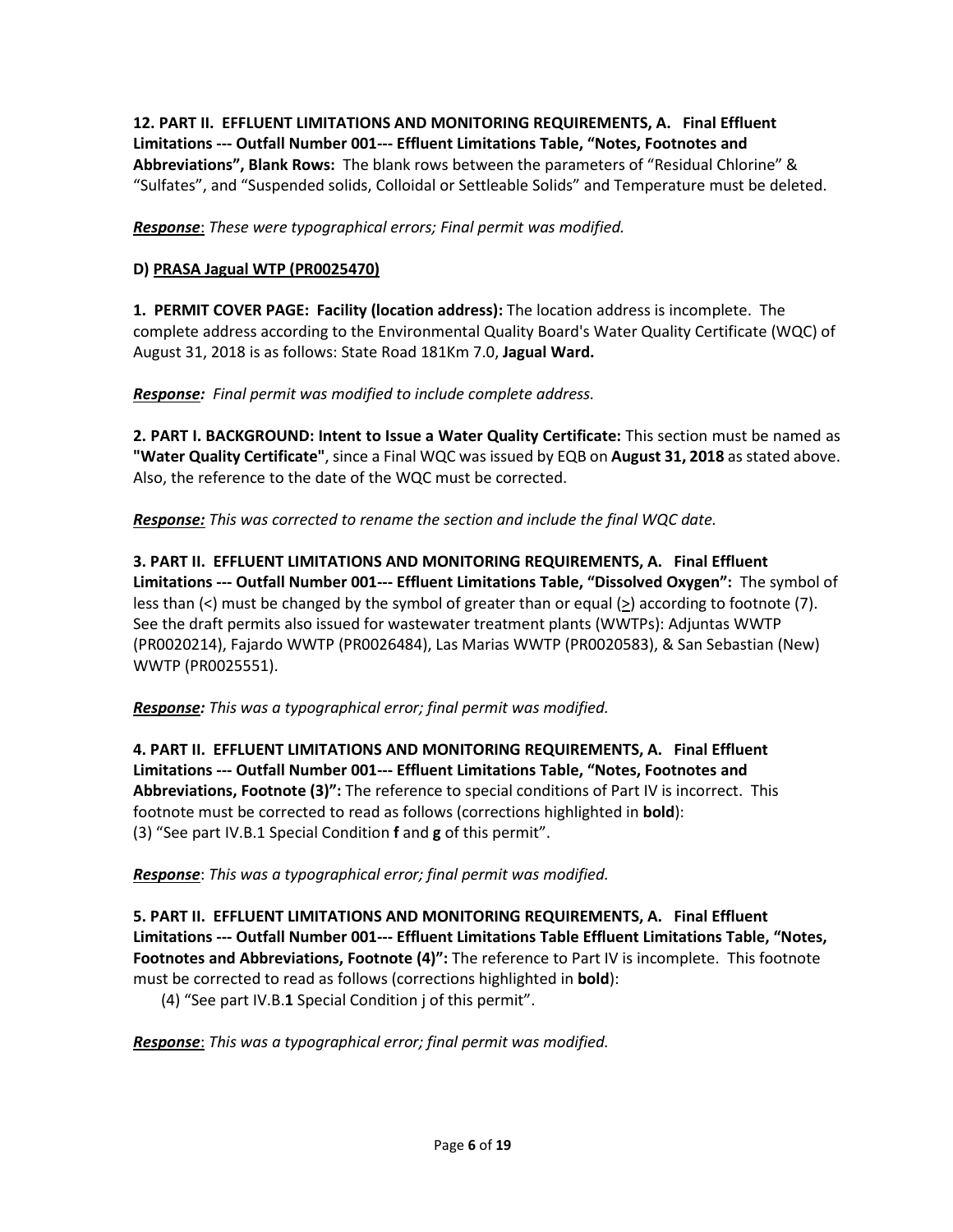## **E) PRASA Rio Arriba WTP (PR0025534)**

**1. GENERAL COMMENTS: Cover Page** – **Facility (location address)** – The location address is incorrect. The correct address according to the Environmental Quality Board's Final Water Quality Certificate (WQC) of August 31, 2018 is as follows: State Road 10, Km. **69.2**.

*Response: This was a typographical error; final permit was modified.*

**2. PART I. BACKGROUND Comments; B. Intent to Issue a Water Quality Certificate:** This section must be named as "Water Quality Certificate", since a Final WQC was issued by EQB on August 31, 2018 as stated above. Also, the reference to the date of the WQC must be corrected.

*Response: This was a typographical error; final permit was modified to name this section as "Water Quality Certificate" and to correct the date as August 31, 2018.* 

**3. PART I. BACKGROUND Comments; C. Impaired Waters and Total Maximum Daily Loads (TMDLs):**  This section of Part I is missing.

*Response: Final permit was modified to include a section for TMDLS.* 

**4**. **PART II. EFFLUENT LIMITATIONS AND MONITORING REQUIREMENTS, A. Final Effluent Limitations --- Outfall Number 001--- Effluent Limitations Table, "Cyanide Free":** This parameter must be identified with a footnote describing the following:

"The samples shall be analyzed using the method approved by EPA in letter dated February 20, 2007."

*Response: This was a typographical error; final permit was modified*.

**5. PART II. EFFLUENT LIMITATIONS AND MONITORING REQUIREMENTS, A. Final Effluent Limitations --- Outfall Number 001--- Effluent Limitations Table, "Dissolved Oxygen":** The symbol of less than (<) must be changed by the symbol of greater than or equal according to footnote (7).

*Response: This was a typographical error; final permit was modified.*

**6. PART II. EFFLUENT LIMITATIONS AND MONITORING REQUIREMENTS, A. Final Effluent Limitations --- Outfall Number 001--- Effluent Limitations Table, "Solids and Other Matter":** This parameter can be deleted from Table A. Usually in the NPDES permits it is not included here (in Table A) since it is included in Part ll.B.3.

*Response*: *Final permit was modified.*

**7. PART II. EFFLUENT LIMITATIONS AND MONITORING REQUIREMENTS, A. Final Effluent Limitations --- Outfall Number 001--- Effluent Limitations Table, "Sulfide (undissociated I-IS)":**  This parameter must be identified with a footnote that makes reference to Part IV.B.I Special Condition i of this permit.

*Response*: *This was a typographical error; final permit was modified.*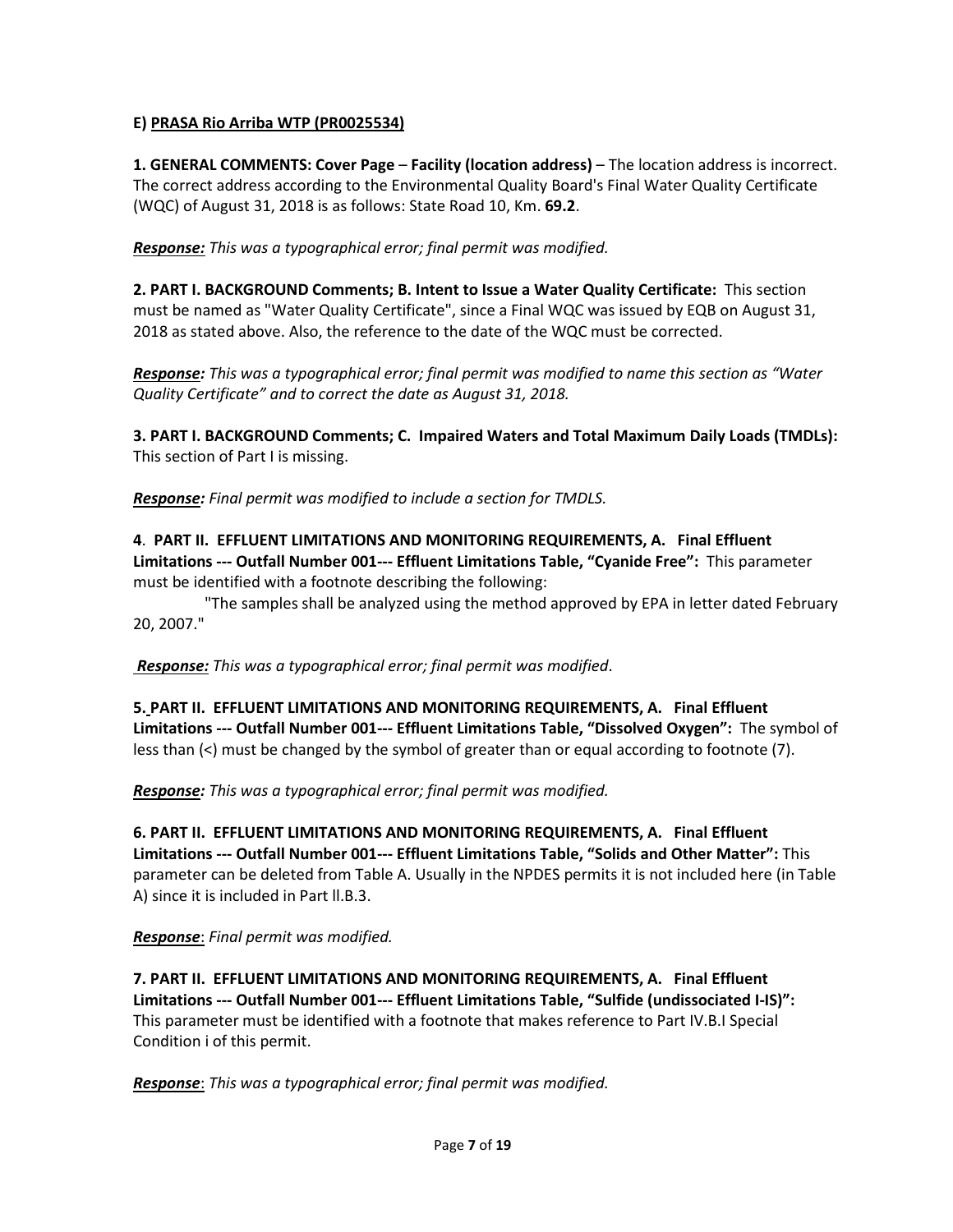**8. PART II. EFFLUENT LIMITATIONS AND MONITORING REQUIREMENTS, A. Final Effluent Limitations --- Outfall Number 001--- Effluent Limitations Table, "Taste and Odor Producing Substances)":** This parameter can be deleted from Table A. Usually in the NPDES permits it is not included here (in Table A) since it is included in Part ll.B.3.

*Response***:** *Final permit was modified.*

**9. PART II. EFFLUENT LIMITATIONS AND MONITORING REQUIREMENTS, A. Final Effluent Limitations --- Outfall Number 001--- Effluent Limitations Table, "Total Ammonia nitrogen (TAN) (NH3, NH4+)" :** In order to avoid confusion, this parameter must include all its constituents (that is, "Total Ammonia Nitrogen (TAN) (NH3, NH4+)", as it appears in the other draft permits.

*Response*: *Final permit was modified.*

**10. PART II. EFFLUENT LIMITATIONS AND MONITORING REQUIREMENTS, A. Final Effluent Limitations --- Outfall Number 001--- Effluent Limitations Table, "Parameters without footnote (6)":**  There are parameters identified with the "No Net Addition Limitation" (Footnote (6)). However, EPA must explain why others are not (i.e., Cyanide Free (CN), Sulfide (undissociated H2S) and Zinc (Zn)).

*Response*: F*inal permit was modified.*

**11. PART II. EFFLUENT LIMITATIONS AND MONITORING REQUIREMENTS, A. Final Effluent Limitations --- Outfall Number 001--- NOTES, FOOTNOES, AND ABBREVIATIONS:** The second footnote related to the mass limitations, which read as follows:

"All limitations expressed in mass calculated from concentration-based limitations are calculated according to: mass (kg/day) = Flow (MGD) x concentration (mg/L) x 3.78  $(kg/L)/(mg)(MGD)^n$ must be deleted since this draft permit does not include any mass limitation. This statement is generally included in permits for wastewater treatment plants.

*Response*: *Final permit was modified.*

**12. PART II. EFFLUENT LIMITATIONS AND MONITORING REQUIREMENTS, A. Final Effluent Limitations --- Outfall Number 001--- NOTES, FOOTNOES, AND ABBREVIATIONS: Footnote (3):** The reference to special conditions of Part IV is incomplete. This footnote must be corrected to read as follows (corrections highlighted in bold):

(3) "See Part IV.B.I Special Conditions e and f of this permit".

*Response*: *Final permit was modified.*

**13. PART II. EFFLUENT LIMITATIONS AND MONITORING REQUIREMENTS, A. Final Effluent Limitations --- Outfall Number 001--- NOTES, FOOTNOES, AND ABBREVIATIONS: Footnote (4):** The whole footnote appears strikeout. Apparently, it is not necessary. EPA must explain.

*Response*: *Final permit was modified.*

**14. PART II. EFFLUENT LIMITATIONS AND MONITORING REQUIREMENTS, A. Final Effluent Limitations --- Outfall Number 001--- NOTES, FOOTNOES, AND ABBREVIATIONS; Footnote (7):**The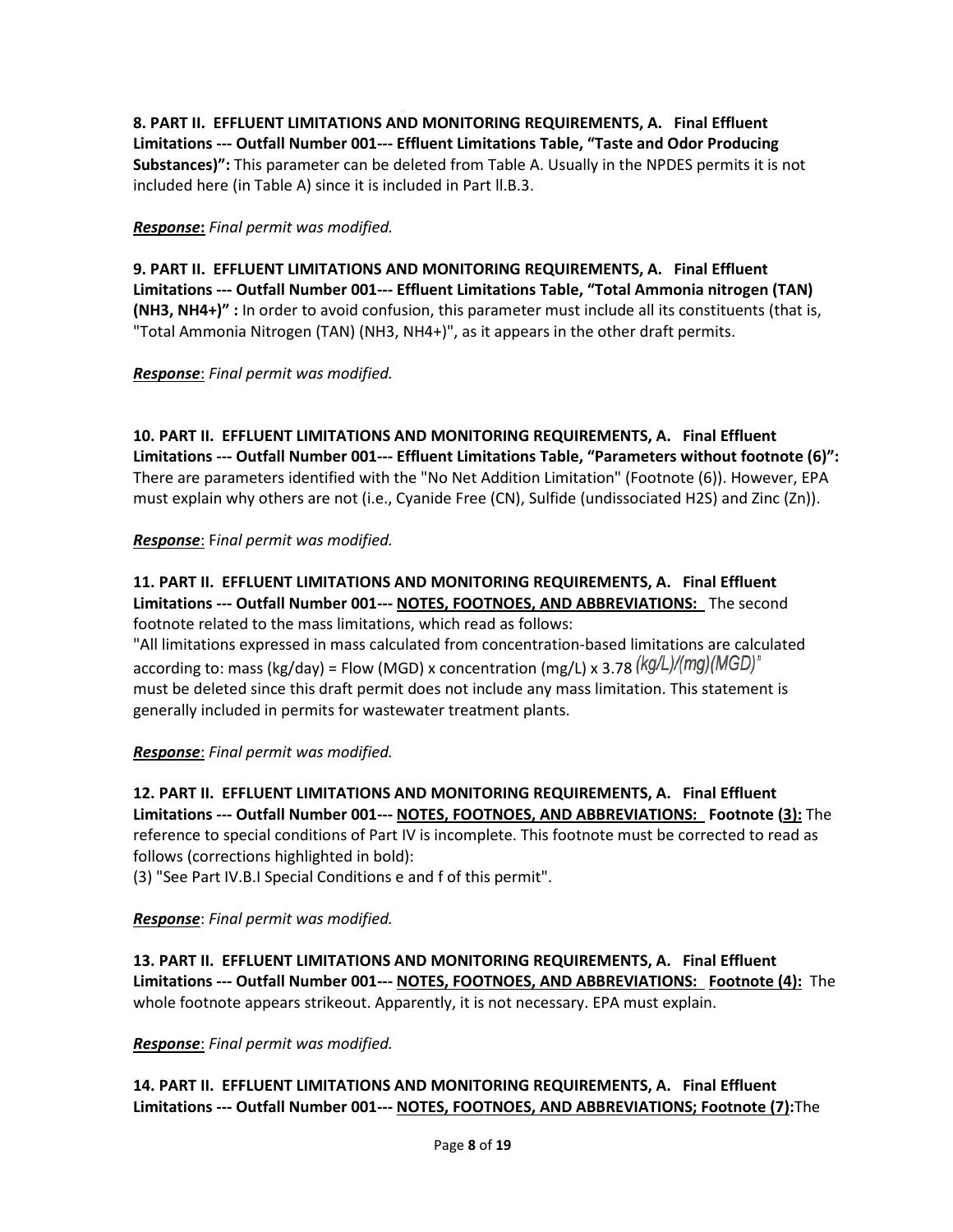statement indicating that "The limit must be greater than or equal to 5.0 mg/L" must be corrected to read as follows: "The results must be greater than or equal to 5.0 mg/L".

Also, at the end of this footnote appears another footnote numbered (7) but it is related to Cyanide, Free. EPA must separate this footnote and must assign it another number.

*Response*: *Final permit was modified.*

## **F) PRASA Sanamuerto WTP (PR0026735)**

**1. GENERAL COMMENTS, Cover Page – Facility (location address):** The location address is incomplete. The complete address according to the Environmental Quality Board's Final Water Quality Certificate (WQC) of August 31, 2018 is as follows: State Road 567, Km. 13.7 Int., Barros Ward (Limones Sector).

*Response*: *Final permit was modified.*

**2. PART I. BACKGROUND, B. Intent to Issue a Water Quality Certificate:** This section must be named as "Water Quality Certificate", since a Final WQC was issued by EQB on August 31, 2018 as stated above. Also, the reference to the date of the WQC must be corrected.

*Response: This was a typographical error; final permit was modified to name this section as "Water Quality Certificate" and to correct the date as August 31, 2018.* 

**3. PART I. BACKGROUND, B. Intent C. Impaired Waters and Total Maximum Daily Loads (TMDLs):**  This section of Part I is missing.

*Response: Final permit was modified to include a section for TMDLS.* 

**4. PART II. EFFLUENT LIMITATIONS AND MONITORING REQUIREMENTS, A. Final Effluent Limitations --- Outfall Number 001--- Effluent Limitations Table, "Dissolved Oxygen":** The symbol of less than (<) must be changed by the symbol of greater than or equal according to footnote (7).

*Response: This was a typographical error; final permit was modified.*

**5. PART II. EFFLUENT LIMITATIONS AND MONITORING REQUIREMENTS, A. Final Effluent Limitations --- Outfall Number 001--- Effluent Limitations Table, "Solids and Other Matter":** This parameter can be deleted from Table A. Usually in the NPDES permits it is not included here (in Table A) since it is included in Part ll.B.3.

*Response*: *Final permit was modified.*

**6. PART II. EFFLUENT LIMITATIONS AND MONITORING REQUIREMENTS, A. Final Effluent Limitations --- Outfall Number 001--- Effluent Limitations Table, "Taste and Odor Producing Substances)":** This parameter can be deleted from Table A. Usually in the NPDES permits it is not included here (in Table A) since it is included in Part ll.B.3.

*Response***:** *Final permit was modified.*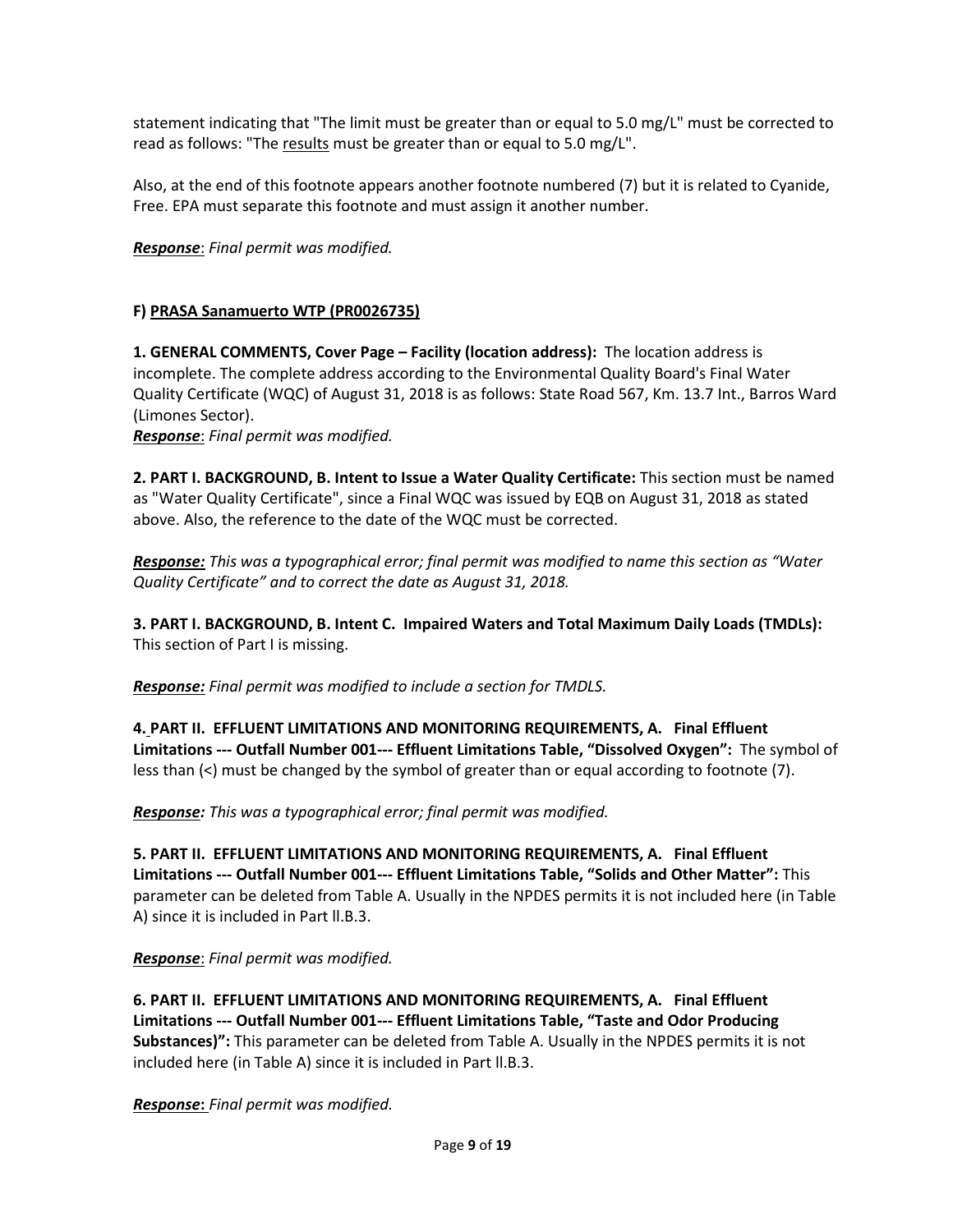**7. PART II. EFFLUENT LIMITATIONS AND MONITORING REQUIREMENTS, A. Final Effluent Limitations --- Outfall Number 001--- Effluent Limitations Table, "Total Ammonia nitrogen (TAN) (NH3, NH4+)":** In order to avoid confusion, this parameter must include all its constituents (that is, "Total Ammonia Nitrogen (TAN) (NH3, NH4+)", as it appears in the other draft permits.

## *Response*: *Final permit was modified.*

**8. PART II. EFFLUENT LIMITATIONS AND MONITORING REQUIREMENTS, A. Final Effluent Limitations --- Outfall Number 001--- NOTES, FOOTNOES, AND ABBREVIATIONS:** The second footnote related to the mass limitations, which read as follows:

"All limitations expressed in mass calculated from concentration-based limitations are calculated according to: mass (kg/day) = Flow (MGD) x concentration (mg/L) x 3.78 (kg/L)/(mg)(MGD)"

must be deleted since this draft permit does not include any mass limitation. This statement is generally included in permits for wastewater treatment plants.

### *Response*: *Final permit was modified.*

**9. PART II. EFFLUENT LIMITATIONS AND MONITORING REQUIREMENTS, A. Final Effluent Limitations --- Outfall Number 001--- NOTES, FOOTNOES, AND ABBREVIATIONS; Footnote (3):** The reference to special conditions of Part IV is incomplete. This footnote must be corrected to read as follows (corrections highlighted in bold):

(3) "See Part IV.B.I Special Conditions e and f of this permit".

#### *Response*: *Final permit was modified.*

**10. PART II. EFFLUENT LIMITATIONS AND MONITORING REQUIREMENTS, A. Final Effluent Limitations --- Outfall Number 001--- NOTES, FOOTNOES, AND ABBREVIATIONS; Footnote (4):** The reference to Part IV is incomplete. This footnote must be corrected to read as follows (corrections highlighted in bold):

(3) "See Part IV.B.I Special Condition j of this permit".

#### *Response: Final permit was modified.*

**11. PART II. EFFLUENT LIMITATIONS AND MONITORING REQUIREMENTS, A. Final Effluent Limitations --- Outfall Number 001--- NOTES, FOOTNOES, AND ABBREVIATIONS; Footnote (7):** The statement indicating that "The limit must be greater than or equal to 5.0 mg/L" must be corrected to read as follows: "The results must be greater than or equal to 5.0 mg/L".

*Response*: *Final permit was modified.*

#### **G) PRASA Fajardo WWTP (PR0026484)**

**1. PART I. BACKGROUND:** Intent to Issue a Water Quality Certificate (IWQC) …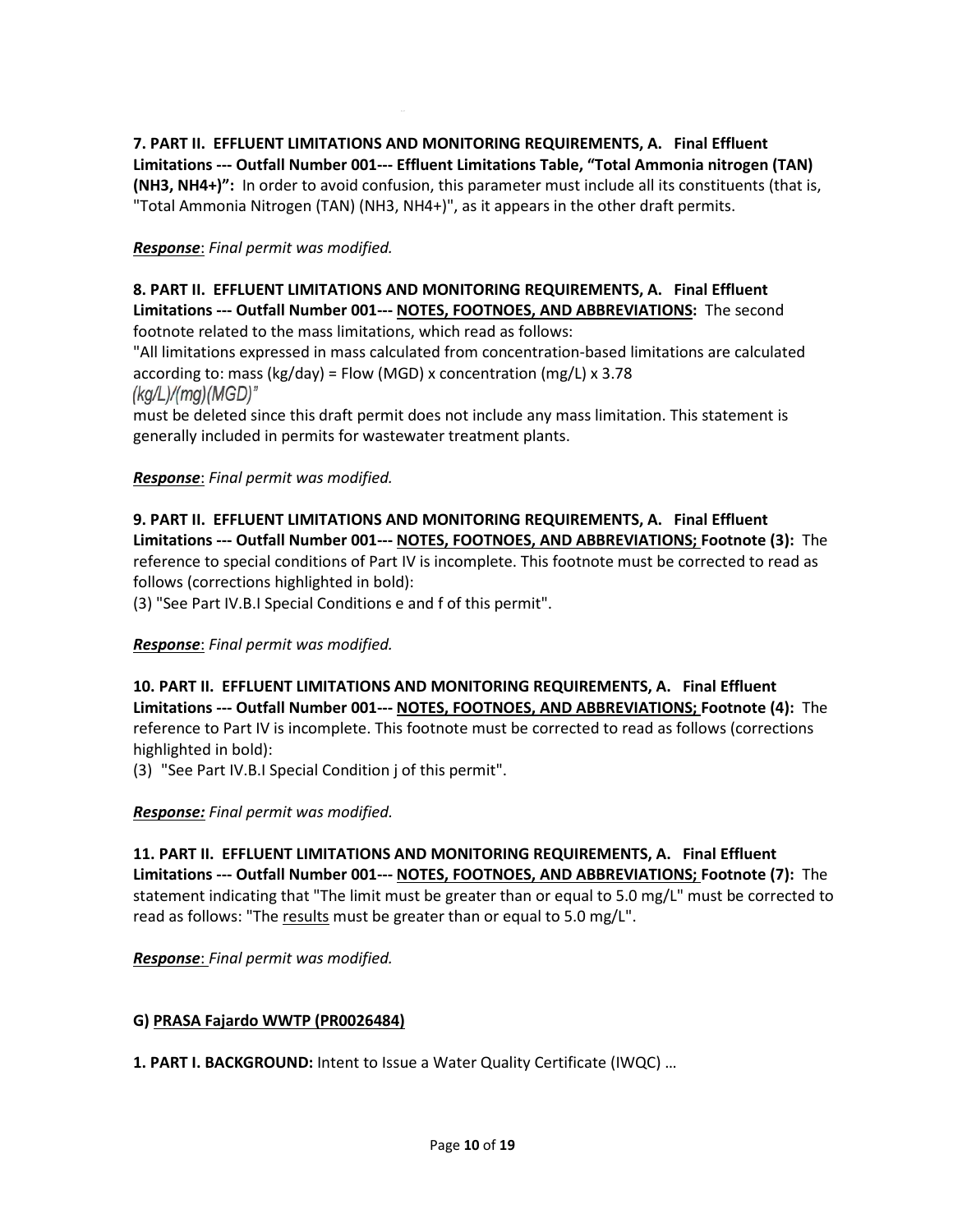*Response: The "Intent to Issue" was removed from the permit since EQB issued a final WQC; the date has been corrected.*

**2. PARTII EFFLUENT LIMITATIONS AND MONITORING REQUIREMENTS, Final Effluent Limitations --- Outfall Number 001, Effluent Limitations Table, "Effluent TSS and BOD5, minimum % removal":** The minimum sampling frequency for the minimum % removal must be modified to "1/Month". Since this is a calculation (not a sampling) and it is calculated every month, PRASA understands that it must appear as "1/Month", as established in other WWTP permits recently issed. The "2/Month" term can be erroneously interpreted that the BOD<sub>5</sub> % removal has to be calculated and reported twice per month.

## *Response: These were typographical errors; the final permit was revised.*

**3. PARTII EFFLUENT LIMITATIONS AND MONITORING REQUIREMENTS, Final Effluent Limitations --- Outfall Number 001, Effluent Limitations Table, "Effluent TSS, mg/L (monthly average)":** PRASA does not understands why EPA established an effluent limitation of 14 mg/L as monthly average concentration. The Fajardo RWWTP was designed to obtain an effluent concentration of 30 mg/L of TSS, as set forth the 40CFR 133.12. This section of the 40 CFR establishes that the 30 day average value for TSS shall not exceed 30 mg/L. Therefore, PRASA requests that the existing effluent concentration of 30 mg/L (monthly average) be re-established in the final permit. PRASA requests that the existing monthly average mass loading of 28.42 kg/day be also re-established for TSS.

*Response: This was a typographical error; the final permit was revised.*

**4. PARTII EFFLUENT LIMITATIONS AND MONITORING REQUIREMENTS, Final Effluent Limitations --- Outfall Number 001, Effluent Limitations Table, "Silver"**: Dashes (--) needs to be included in the "Average monthly" and "Average weekly" colums according to the first footnote that establishes that "Dashes (--) indicate there are no effluent limitations or monitoring requirements for this parameter".

*Response: These were typographical errors; the final permit was revised.*

**5. PARTII EFFLUENT LIMITATIONS AND MONITORING REQUIREMENTS, Final Effluent Limitations --- Outfall Number 001, Effluent Limitations Table, "Sulfide (undissociated HsS)"**: The measurement unit must be corrected from "mg/L" to "μg/L"

*Response: This was a typographical error; the final permit was revised.*

*6.* **PARTII EFFLUENT LIMITATIONS AND MONITORING REQUIREMENTS, Final Effluent Limitations --- Outfall Number 001, Effluent Limitations Table, "Total Dissolved Solids (TDS)"**: The measurement unit is incomplete. It must be corrected from "mg/" to "mg/L".

*Response: This was a typographical error; the final permit was revised.*

**7. PARTII EFFLUENT LIMITATIONS AND MONITORING REQUIREMENTS, Final Effluent Limitations --- Outfall Number 001, Effluent Limitations Table, "Total Phosphorus (P)"**: Dashes (--) needs to be included in the "Average monthly" and "Average weekly" colums according to the first footnote that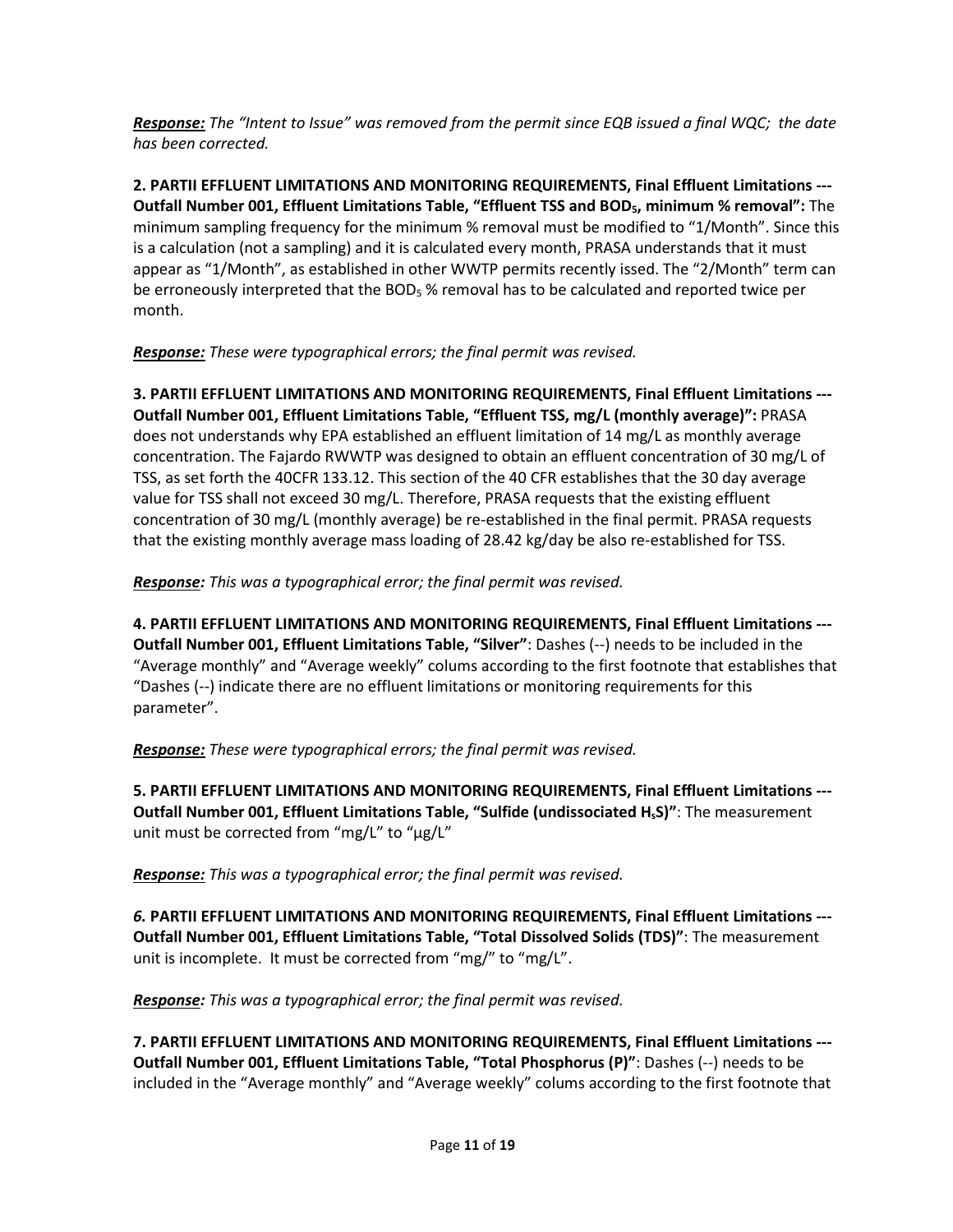establishes that "Dashes (--) indicate there are no effluent limitations or monitoring requirements for this parameter".

*Response: These were typographical errors; the final permit was revised.*

**8. PARTII EFFLUENT LIMITATIONS AND MONITORING REQUIREMENTS, Final Effluent Limitations --- Outfall Number 001, Effluent Limitations Table, Notes, Footnotes and Abbreviations; "Footnote (4)"**: The reference to Part IV is incomplete. These footnotes must be corrected to read as follows (corrections highlighted in **bold**).

(4) "Seee Part IV.B.**1** Special Condition i of this permit".

*Response: These were typographical errors; the final permit was revised.*

**7. PART IV. STANDARD AND SPECIAL CONDITIONS. 2. Special Conditions, Whole Effluent Toxicity Testing, Acute Whole Effluent Toxicity Testing, 1-Monitoring Frequency and Sample Type**. Based on EQB's Draft WQC, the monitoirng frequency should be semiannually, not quarterly, as indicated in the Effluent Table.

*Response: Special Condition Whole Effluent Teoxicity Testing was modified from the requirement imposed in the water quality certificate issued by the Puerto Rico EQB. EPA has imposed the quarterly testing requirement to collect data necessary to determine whether this discharge has the reasonable potential to cause or contribute to an exceedance of Puerto Rico's water quality standards for toxicity, pursuant to water quality based permitting requirements at 40 CFR 122.44(d)(1), which requires EPA and delegated states to evaluate each National Pollutant Discharge Elimination System (NPDES) permit for the potential to exceed state numeric or narrative water quality standards, including those for toxics, and to establish effluent limitations for those facilities with the "reasonable potential" to exceed those standards. These federal regulations require both chemical specific limits, based on the state numeric water quality standards or other criteria developed by EPA, and whole effluent toxicity effluent limits.*

*The Special Condition was also modified to make clarify the right of EPA to reopen this permit to include additional toxicity requirements if warranted.*

## **8. PART IV. STANDARD AND SPECIAL CONDITIONS, B. Special Conditions, 5. Additional Special Conditions; Pretreatment Requirements**

**1) Pretreatment Implementation-** The term "SIU" must be defined purevious to its use.

**2) Pretreatment Evaluation.** – The due date of 120 days after identifying an SIU is not sufficient to complete the entire evaluation to develop specifics local limits and have them in place in the industrial user's final discharge permit. PRASA requests a modification of this condition to provide a schedule of twelve (12) months (365 days) after identifying an SIU to adequately complete the local limits process. PRASA has previously confronted many difficulties with the local limits implementation due to the lack of an adequate time to comply with the due process requirements of the Law No. 170 of the Commonwealth of Puerto Rico. PRASA's experience is that 120 days is not an adequate time frame to complete the technical analysis and comply with all the legal and public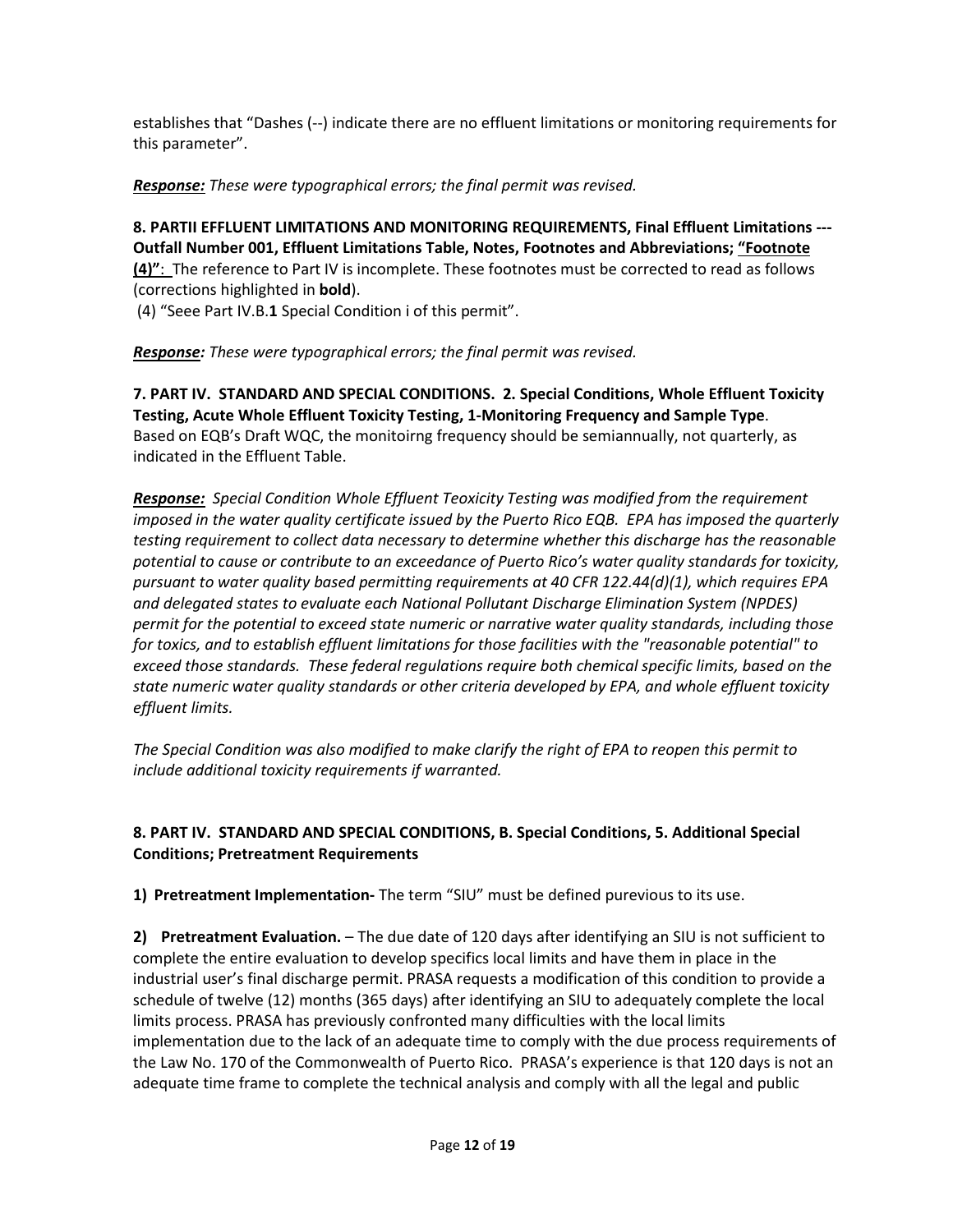participation requirements to establish enforceable local limits. The **365 days** is in compliance with the requirement established in the previous format of NPDES permits.

**3) Pretreatment Evaluation.** – In the same terms as the previous comment, PRASA requests a modification of this condition to change the due date from 134 days to **379 days** to submit a progress report and a written notice of compliance or noncompliance with Part  $IV(B)(5)(a)(2)$ .

*Response: The term "SIU" was defined at the beginning og the special condition.*

*After careful consideration, EPA has decided to modify in the final the time needed to evaluate specific local limits as well as the timeframe to submit a progress report with the written notice of compliance or non- compliance. Final permit has been modified to give 240 days for the Pretreatment Evaluation and 256 for the Pretreatment Report.*

## **H) PRASA Las Marias WWTP (PR0020583)**

**1. PART I. BACKGROUND:** Intent to Issue a Water Quality Certificate (IWQC) …

*Response: The "Intent to Issue" was removed from the permit since EQB issued a final WQC; the date has been corrected. from the permit and the date has been corrected.*

**2. PARTII EFFLUENT LIMITATIONS AND MONITORING REQUIREMENTS, Final Effluent Limitations --- Outfall Number 001, Effluent Limitations Table, "Effluent TSS and BOD5, minimum % removal":** The minimum sampling frequency for the minimum % removal must be modified to "1/Month". Since this is a calculation (not a sampling) and it is calculated every month, PRASA understands that it must appear as "1/Month", as established in other WWTP permits recently issed. The "2/Month" term can be erroneously interpreted that the  $BOD<sub>5</sub>$ % removal has to be calculated and reported twice per month.

*Response: These were typographical errors; the final permit was revised.*

**3. PARTII EFFLUENT LIMITATIONS AND MONITORING REQUIREMENTS, Final Effluent Limitations --- Outfall Number 001, Effluent Limitations Table, "Effluent TSS, mg/L (monthly average)":** PRASA does not understands why EPA established an effluent limitation of 14 mg/L as monthly average concentration. The Fajardo RWWTP was designed to obtain an effluent concentration of 30 mg/L of TSS, as set forth the 40CFR 133.12. This section of the 40 CFR establishes that the 30 day average value for TSS shall not exceed 30 mg/L. Therefore, PRASA requests that the existing effluent concentration of 30 mg/L (monthly average) be re-established in the final permit. PRASA requests that the existing monthly average mass loading of 28.42 kg/day be also re-established for TSS.

*Response: This was a typographical error; the final permit was revised.*

**4**. **PART II. EFFLUENT LIMITATIONS AND MONITORING REQUIREMENTS, A. Final Effluent Limitations --- Outfall Number 001--- Effluent Limitations Table, Sulfide:** The measurement unit must be corrected from "mg/L" to "μg/L".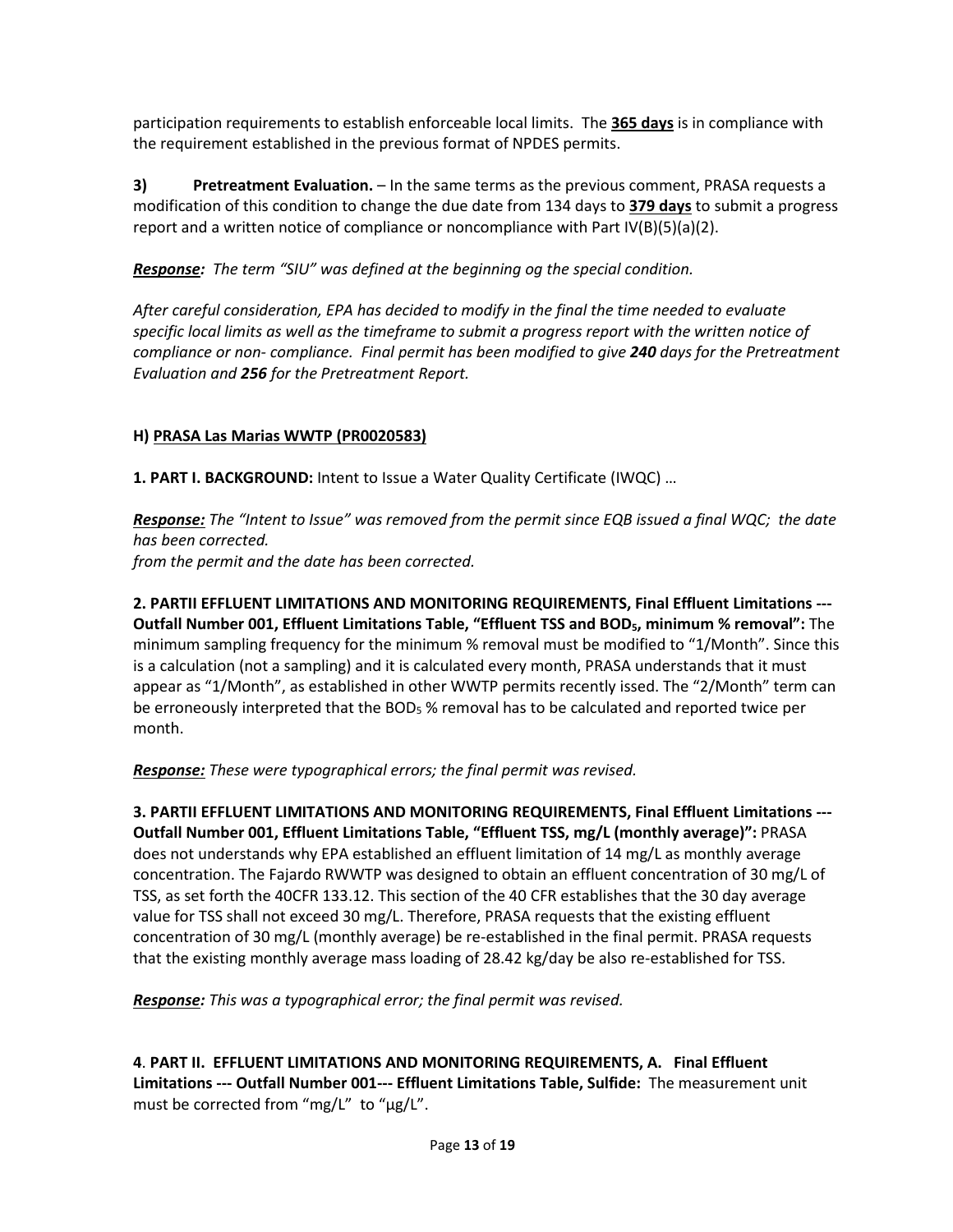## *Response: Final permit was modified according to Final WQC.*

**5. PART II. EFFLUENT LIMITATIONS AND MONITORING REQUIREMENTS, A. Final Effluent Limitations --- Outfall Number 001--- Effluent Limitations Table, Total Phosphorus:** Dashes (--) needs to be included in the "Average monthly" and "Average weekly" colums according to the first footnote that establishes that "Dashes (--) indicate there are no effluent limitations or monitoring requirements for this parameter".

### *Response: Final permit was modified to address the comment above.*

**6. PARTII EFFLUENT LIMITATIONS AND MONITORING REQUIREMENTS, Final Effluent Limitations --- Outfall Number 001, Effluent Limitations Table, Notes, Footnotes and Abbreviations; "Footnotes (5), (6) and (7)"**: The reference to Part IV is incomplete. These footnotes must be corrected to read as follows (corrections highlighted in **bold**).

- (5) "Seee Part IV.B.**1** Special Conditions e and f of this permit".
- (6) "Seee Part IV.B.**1** Special Condition i of this permit".
- (7) "Seee Part IV.B.**1** Special Condition j of this permit".

*Response: These were typographical errors; the final permit was revised.*

**7. PART IV. STANDARD AND SPECIAL CONDITIONS. 2. Special Conditions, Whole Effluent Toxicity Testing, Acute Whole Effluent Toxicity Testing, 1-Monitoring Frequency and Sample Type**. Based on EQB's Draft WQC, the monitoirng frequency should be semiannually, not quarterly, as indicated in the Effluent Table.

*Response: Special Condition Whole Effluent Teoxicity Testing was modified from the requirement imposed in the water quality certificate issued by the Puerto Rico EQB. EPA has imposed the quarterly testing requirement to collect data necessary to determine whether this discharge has the reasonable potential to cause or contribute to an exceedance of Puerto Rico's water quality standards for toxicity, pursuant to water quality based permitting requirements at 40 CFR 122.44(d)(1), which requires EPA and delegated states to evaluate each National Pollutant Discharge Elimination System (NPDES) permit for the potential to exceed state numeric or narrative water quality standards, including those for toxics, and to establish effluent limitations for those facilities with the "reasonable potential" to exceed those standards. These federal regulations require both chemical specific limits, based on the state numeric water quality standards or other criteria developed by EPA, and whole effluent toxicity effluent limits.*

*The Special Condition was also modified to make clarify the right of EPA to reopen this permit to include additional toxicity requirements if warranted.*

### **8. PART IV. STANDARD AND SPECIAL CONDITIONS, B. Special Conditions, 5. Additional Special Conditions; Pretreatment Requirements**

**1) Pretreatment Implementation-** The term "SIU" must be defined purevious to its use.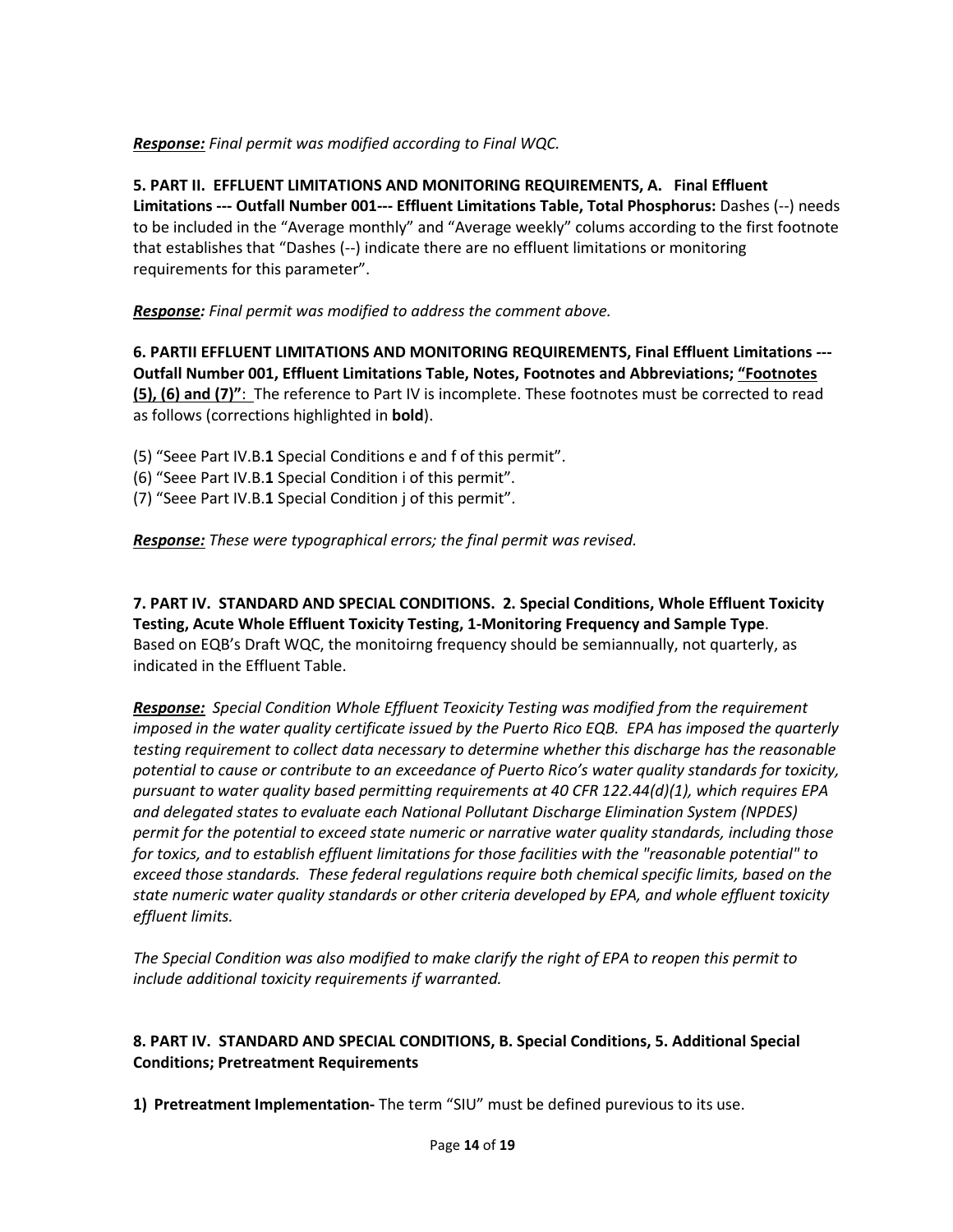**2) Pretreatment Evaluation.** – The due date of 120 days after identifying an SIU is not sufficient to complete the entire evaluation to develop specifics local limits and have them in place in the industrial user's final discharge permit. PRASA requests a modification of this condition to provide a schedule of twelve (12) months (365 days) after identifying an SIU to adequately complete the local limits process. PRASA has previously confronted many difficulties with the local limits implementation due to the lack of an adequate time to comply with the due process requirements of the Law No. 170 of the Commonwealth of Puerto Rico. PRASA's experience is that 120 days is not an adequate time frame to complete the technical analysis and comply with all the legal and public participation requirements to establish enforceable local limits. The **365 days** is in compliance with the requirement established in the previous format of NPDES permits.

**3) Pretreatment Evaluation.** – In the same terms as the previous comment, PRASA requests a modification of this condition to change the due date from 134 days to **379 days** to submit a progress report and a written notice of compliance or noncompliance with Part  $V(B)(5)(a)(2)$ .

*Response: The term "SIU" was defined at the beginning og the special condition.*

## **I) PRASA Adjuntas WWTP (PR0020214)**

# **1. PART I. BACKGROUND: B. Intent to Issue a Water Quality Certificate**

This section must be named as "Water Quality Certificate", since a Final WQC was issued by EQB on August 31, 2018 as stated above. Also, the reference to the date of the WQC must be corrected.

*Response: These were typographical errors; final permit was modified.*

**2**. **PART II. EFFLUENT LIMITATIONS AND MONITORING REQUIREMENTS, A. Final Effluent Limitations --- Outfall Number 001--- Effluent Limitations Table, "Sulfide":** The name of this parameter is incomplete. The phrase "undissociated  $H_2S''$  must be added in order to avoid confusion with the parameter of Total Sulfide. It should read as; "Sulfide (undissociated H<sub>2</sub>S)", as included in EQB's Final WQC of August 31, 2018.

*Response: This was a typographical error; final permit was modified*.

**3.PART II. EFFLUENT LIMITATIONS AND MONITORING REQUIREMENTS, A. Final Effluent Limitations --- Outfall Number 001--- Effluent Limitations Table "Total Phosphorous (P)"** – Dashes (--) needs to be included in the "Average monthly" and "Average weekly" columns according to the first footnote that establishes that "Dashes (--) indicate there are no effluent limitations or monitoring requirements for this parameter."

*Response: These were typographical errors; final permit was modified*.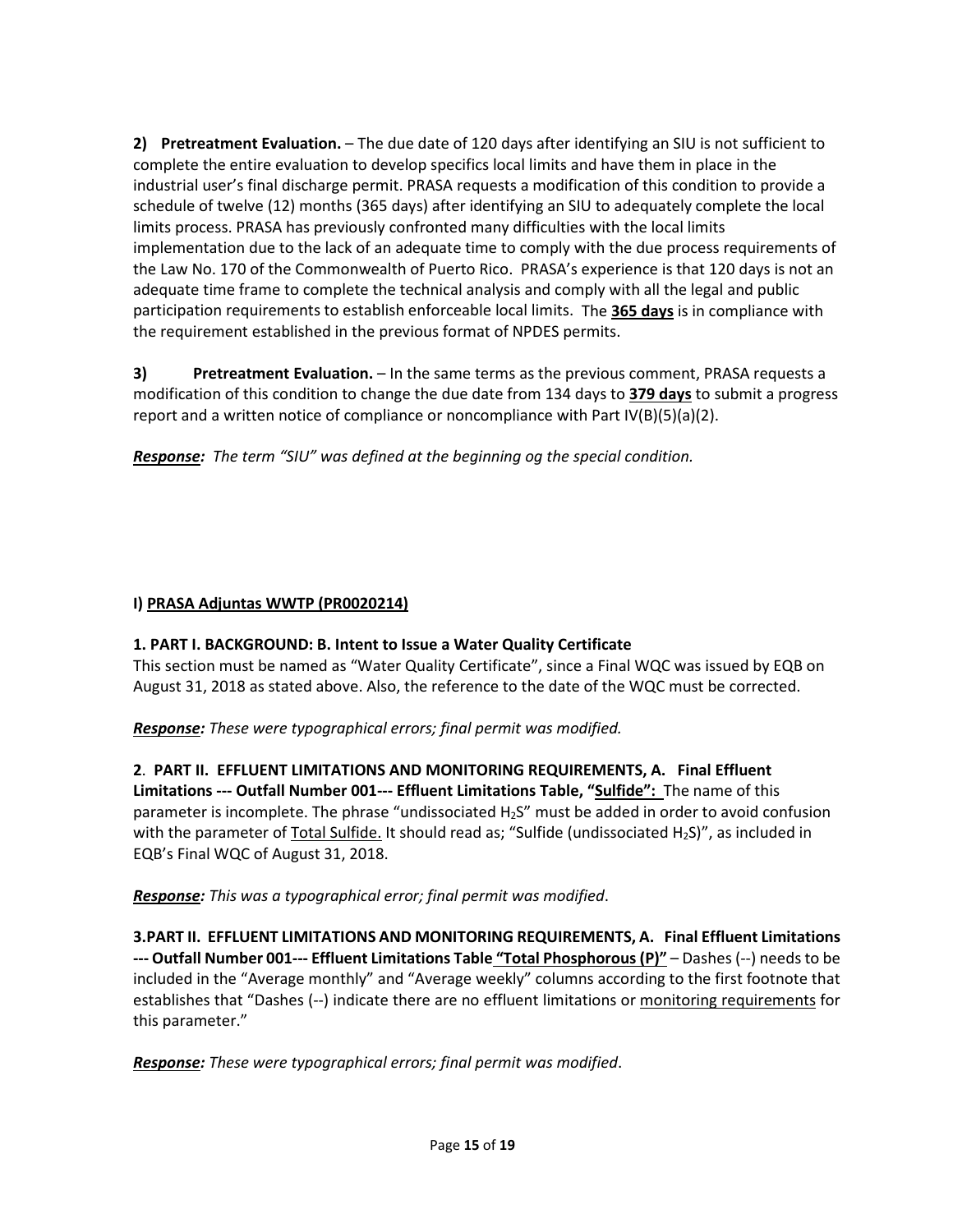**4. PART IV. STANDARD AND SPECIAL CONDITIONS. 2. Special Conditions, Whole Effluent Toxicity Testing, Acute Whole Effluent Toxicity Testing**: **)** Monitoring Frequency and Sample Type – The monitoring frequency must be **semi-annually** as indicated in EQB's Final WQC of August 31, 2018 and as included in the **Effluent Limitations Table** of section Part II.A in the draft NPDES permit.

**1) Monitoring Frequency and Sample Type**. Not later than 180 days after the EDP, the Permittee shall conduct quarterly acute toxicity tests on a 24-hour composite effluent sample for a period of one (1) year, after which the tests shall be performed annually. Acute toxicity test samples must be collected for each point of discharge at the designated monitoring location for the effluent (i.e., Point 001, downstream from the last treatment process and any in-plant flow return flows where a representative effluent sample can be obtained).

*Response*: *Special Condition Whole Effluent Toxicity Testing was modified from the requirement imposed in the water quality certificate issued by the Puerto Rico EQB. EPA has imposed the quarterly testing requirement to collect data necessary to determine whether this discharge has the reasonable potential to cause or contribute to an exceedance of Puerto Rico's water quality standards for toxicity, pursuant to water quality based permitting requirements at 40 CFR 122.44(d)(1), which requires EPA and delegated states to evaluate each National Pollutant Discharge Elimination System (NPDES) permit for the potential to exceed state numeric or narrative water quality standards, including those for toxics, and to establish effluent limitations for those facilities with the "reasonable potential" to exceed those standards. These federal regulations require both chemical specific limits, based on the state numeric water quality standards or other criteria developed by EPA, and whole effluent toxicity effluent limits.*

*The Special Condition was also modified to make clarify the right of EPA to reopen this permit to include additional toxicity requirements if warranted.*

## **5. PART IV. STANDARD AND SPECIAL CONDITIONS, B. Special Conditions, 5. Additional Special Conditions; Pretreatment Requirements**

**1) Pretreatment implementation.** The "SIU" must be defined previous to its use (i.e., Significant Industrial User (SIU)).

*Response: The wording was changed from "*If an SIU as defined at 40 CFR 403.3(v) is identified, the Permittee must perform a technical evaluation of local limits for the Adjuntas WWTP" *and now reads as follows: "*If a Significant Industrial User (SIU) as defined at 40 CFR 403.3(v) is identified, the Permittee must perform a technical evaluation of local limits for the Adjuntas WWTP."

**2)** *Pretreatment Evaluation. The due date of 120 days after identifying an SIU is not sufficient to*  complete the entire evaluation to develop specifics local limits and have them in place in the industrial user's final discharge permit. PRASA requests a modification of this condition to provide a schedule of twelve (12) months (365 days) after identifying an SIU to adequately complete the local limit process. PRASA has previously confronted many difficulties with the local limits implementation due to the lack of an adequate time to comply with the due process requirements of the Law No. 170 of the Commonwealth of Puerto Rico. PRASA's experience is that 240 days is not an adequate time frame to complete the technical analysis and comply with all the legal and public participation requirements to establish enforceable local limits. The **365 days** is in compliance with the requirement established in the previous format of NPDES permits.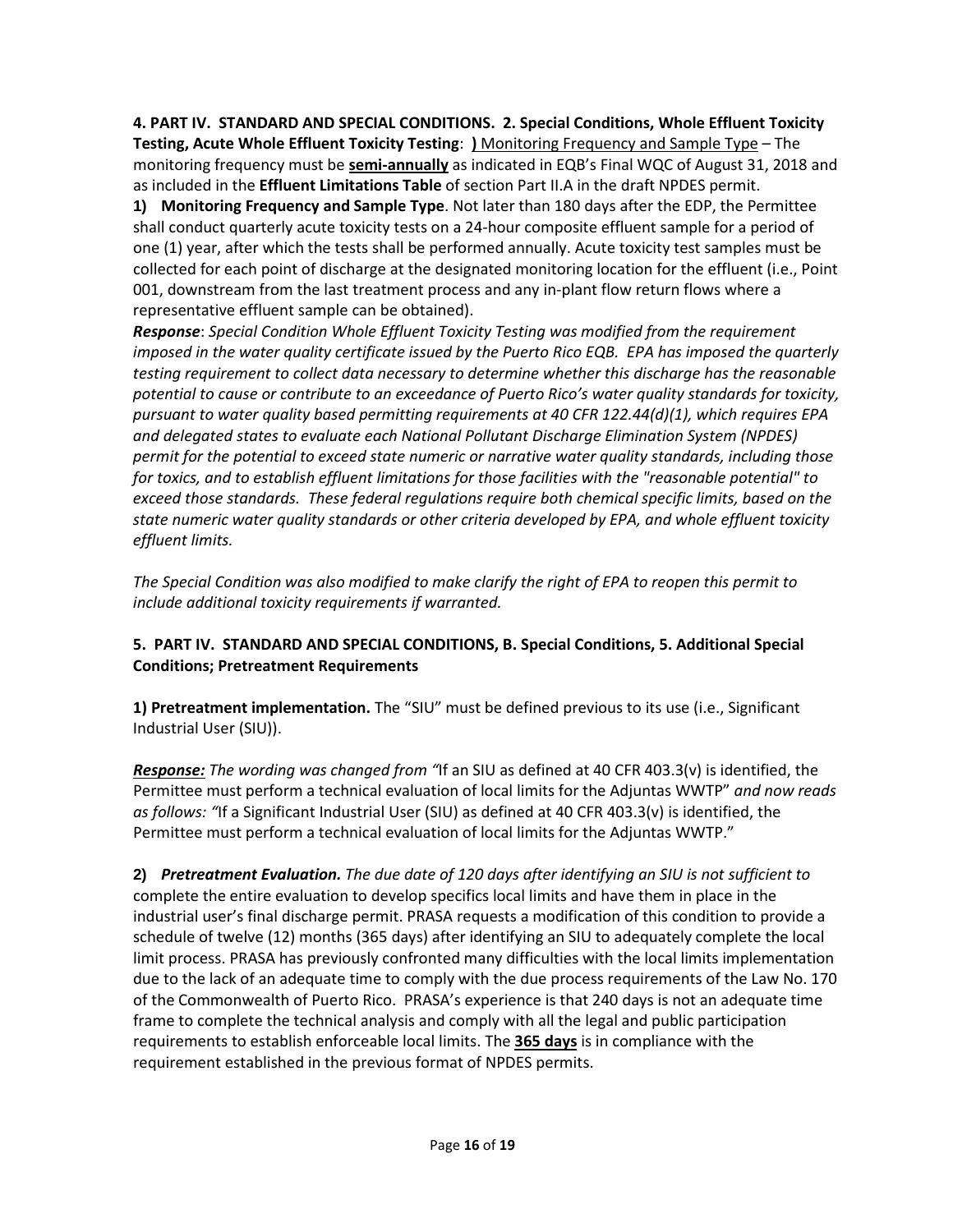*Response: After careful consideration, EPA has decided to modify in the final permit the time needed to evaluate specific local limits as well as the timeframe to submit a progress report with the written notice of compliance or non- compliance. Final permit has been modified to give 240 days for the Pretreatment Evaluation and 256 for the Pretreatment Report.*

**3) Pretreatment Evaluation** – In the same terms as the previous comment, PRASA requests a modification of this condition to change the due date from 134 days to 380 days to submit a progress report and a written notice of compliance or noncompliance with Part  $IV(B)(5)(a)(2)$ .

*Response: After careful consideration, EPA has decided to modify in the final permit the time needed to evaluate specific local limits as well as the timeframe to submit a progress report with the written notice of compliance or non- compliance. Final permit has been modified to give 240 days for the Pretreatment Evaluation and 256 for the Pretreatment Report.*

# **J) PRASA San Sebastian WWTP (PR0025551)**

**1. PART II. EFFLUENT LIMITATIONS AND MONITORING REQUIREMENTS, A. Final Effluent Limitations --- Outfall Number 001--- Effluent Limitations Table, Blank Row:** The blank row at the beginning of the table before the parameter of "Influent BOD, 5-Day (20˚C)" must be deleted.

**Response:** *This was a typographical error; final permit was modified*.

**2. PART II. EFFLUENT LIMITATIONS AND MONITORING REQUIREMENTS, A. Final Effluent Limitations --- Outfall Number 001--- Effluent Limitations Table, "Sulfide (undissociated H2S)"**: The name of this parameter is incomplete. The phrase "undissociated H2S" must be added in order to avoid confusion with the parameter of Total Sulfide. It should read as; "Sulfide (undissociated H2S)", as included in EQB's Draft WQC of June 29, 2018. Also, the measurement unit must be corrected from "mg/L" to ug/L."

*Response: These were typographical errors; final permit was modified*.

**3. PART II. EFFLUENT LIMITATIONS AND MONITORING REQUIREMENTS, A. Final Effluent Limitations --- Outfall Number 001--- Effluent Limitations Table,** "**Total Phosphorous (P)"**: Dashes (--) needs to be included in the "Average monthly" and "Average weekly" columns according to the first footnote that establishes that "Dashes (--) indicate there are no effluent limitations or monitoring requirements for this parameter."

*Response: These were typographical errors; final permit was modified*.

**4. PART II. EFFLUENT LIMITATIONS AND MONITORING REQUIREMENTS, A. Final Effluent Limitations --- Outfall Number 001--- Effluent Limitations Table, "Whole Effluent Toxicity":** The sampling frequency (i.e., 2/Year) included in the table are different from the one included in Part IV.B2.2 (i.e., quarterly).

*Response: This was a typographical error; final permit was modified to read "quarterly*" in the table.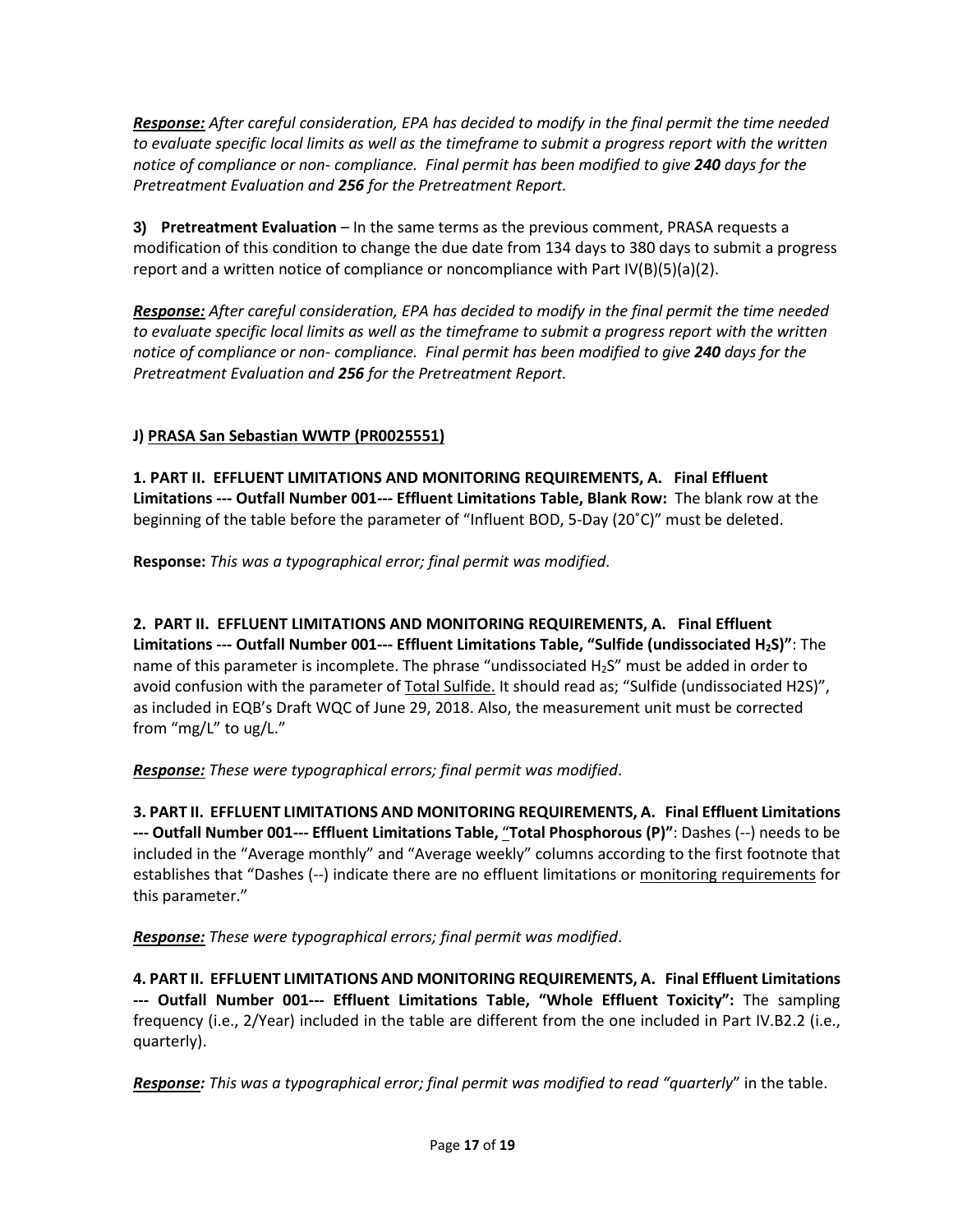**5. PART IV. STANDARD AND SPECIAL CONDITIONS. 2. Special Conditions, Whole Effluent Toxicity Testing, Acute Whole Effluent Toxicity Testing, 1-Monitoring Frequency and Sample Type**. As indicated above, the monitoring frequency (i.e., quarterly) does not concur with the one included in Table A (i.e., 2/Year).

**Monitoring Frequency and Sample Type.** Not later than **180 days after the EDP,** the Permittee shall conduct **quarterly** acute toxicity tests on a 24-hour composite effluent sample for a period of one year, after which the tests shall be performed annually. Acute toxicity test samples must be collected for each point of discharge at the designated monitoring location for the effluent (i.e., Point 001, downstream from the last treatment process and any in-plant flow return flows where a representative effluent sample can be obtained).

*Response*: *Special Condition Whole Effluent Toxicity Testing was modified from the requirement imposed in the water quality certificate issued by the Puerto Rico EQB. EPA has imposed the quarterly testing requirement to collect data necessary to determine whether this discharge has the reasonable potential to cause or contribute to an exceedance of Puerto Rico's water quality standards for toxicity, pursuant to water quality based permitting requirements at 40 CFR 122.44(d)(1), which requires EPA and delegated states to evaluate each National Pollutant Discharge Elimination System (NPDES) permit for the potential to exceed state numeric or narrative water quality standards, including those for toxics, and to establish effluent limitations for those facilities with the "reasonable potential" to exceed those standards. These federal regulations require both chemical specific limits, based on the state numeric water quality standards or other criteria developed by EPA, and whole effluent toxicity effluent limits.*

*The Special Condition was also modified to make clarify the right of EPA to reopen this permit to include additional toxicity requirements if warranted.*

## **6. PART IV. STANDARD AND SPECIAL CONDITIONS, B. Special Conditions, 5. Additional Special Conditions; Pretreatment Requirements**

1) Pretreatment implementation. The "SIU" must be defined previous to its use (i.e., Significant Industrial User (SIU)). Also this section just makes reference to "San Sebastian WWTP" instead to "San Sebastian (New) WWTP" in order to avoid confusion with our other facility in San Sebastian municipality (i.e., San Sebastian (Old) WWTP (PR0020851)).

*Response: The wording was changed from "*If an SIU as defined at 40 CFR 403.3(v) is identified, the Permittee must perform a technical evaluation of local limits for the San Sebastián WWTP" *and now reads as follows: "*If a Significant Industrial User (SIU) as defined at 40 CFR 403.3(v) is identified, the Permittee must perform a technical evaluation of local limits for the San Sebastián (New) WWTP**.**"

**4)** Pretreatment Evaluation. The due date of 120 days after identifying an SIU is not sufficient to complete the entire evaluation to develop specifics local limits and have them in place in the industrial user's final discharge permit. PRASA requests a modification of this condition to provide a schedule of twelve (12) months (365 days) after identifying an SIU to adequately complete the local limit process. PRASA has previously confronted many difficulties with the local limits implementation due to the lack of an adequate time to comply with the due process requirements of the Law No. 170 of the Commonwealth of Puerto Rico. PRASA's experience is that 240 days is not an adequate time